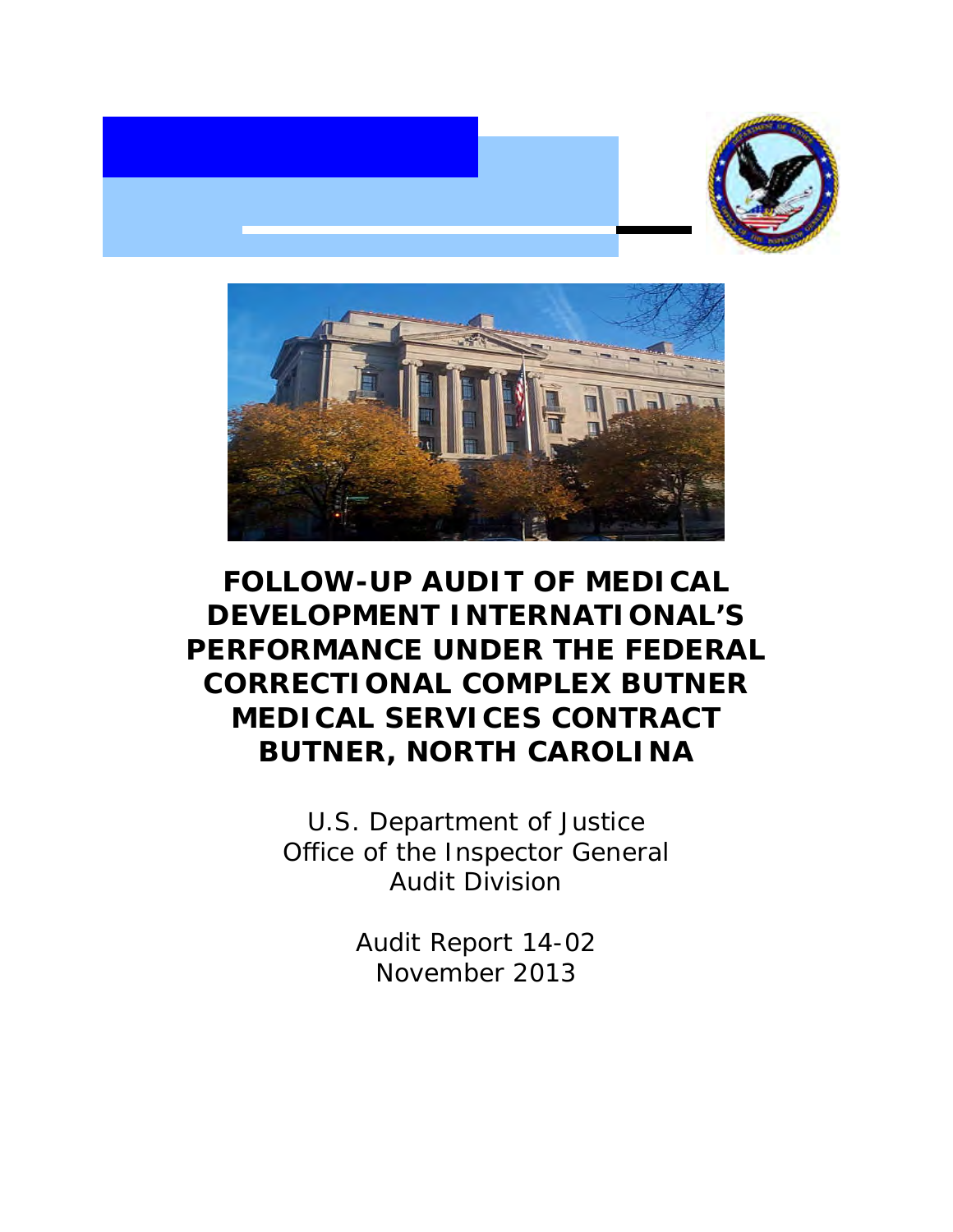## **FOLLOW-UP AUDIT OF MEDICAL DEVELOPMENT INTERNATIONAL'S PERFORMANCE UNDER THE FEDERAL CORRECTIONAL COMPLEX BUTNER MEDICAL SERVICES CONTRACT BUTNER, NORTH CAROLINA**

### **EXECUTIVE SUMMARY**

The Office of the Inspector General (OIG), Audit Division, has completed a follow-up audit of the Federal Bureau of Prisons' (BOP) administration of medical contracts awarded to Medical Development International (MDI). MDI was originally awarded a 5-year contract on August 8, 2001, to act as an intermediary and develop provider networks that, in turn, provide medical services for approximately 3,700 inmates housed at the Federal Correctional Complex (FCC) in Butner, North Carolina.

In March 2007, an OIG audit of MDI's performance under this 5-year contract found that the BOP had not properly administered the contract to prevent payment of erroneous bills and found numerous deficiencies in billings under the contract, including billing the BOP for \$1,514,981 in unsupported costs. We made a statistical projection based on the identified unsupported costs and found that MDI had billed BOP a total of \$2,428,345 in unsupported costs.

To evaluate the actions taken by the BOP to address the recommendations from our previous audit, we performed this follow-up audit on the BOP's management of the successor contract (Contract No. DJB10611026), which was awarded to MDI for the period April 18, 2007, through April 17, 2012.<sup>1</sup> The contract was initially awarded for \$104,174,846 and was subsequently increased through contract modifications to \$107,271,650.

#### **The BOP's Actions to Implement Our 2007 Recommendations**

We found that the BOP took corrective actions on the recommendations from the 2007 audit but did not ensure that those

 receive any of the six successor contracts. <sup>1</sup> The end date for the contract was extended to July 17, 2012, to allow time to award successor contracts. Between June and August 2012, the BOP awarded six contracts to four different contractors to replace the MDI medical services contract. MDI did not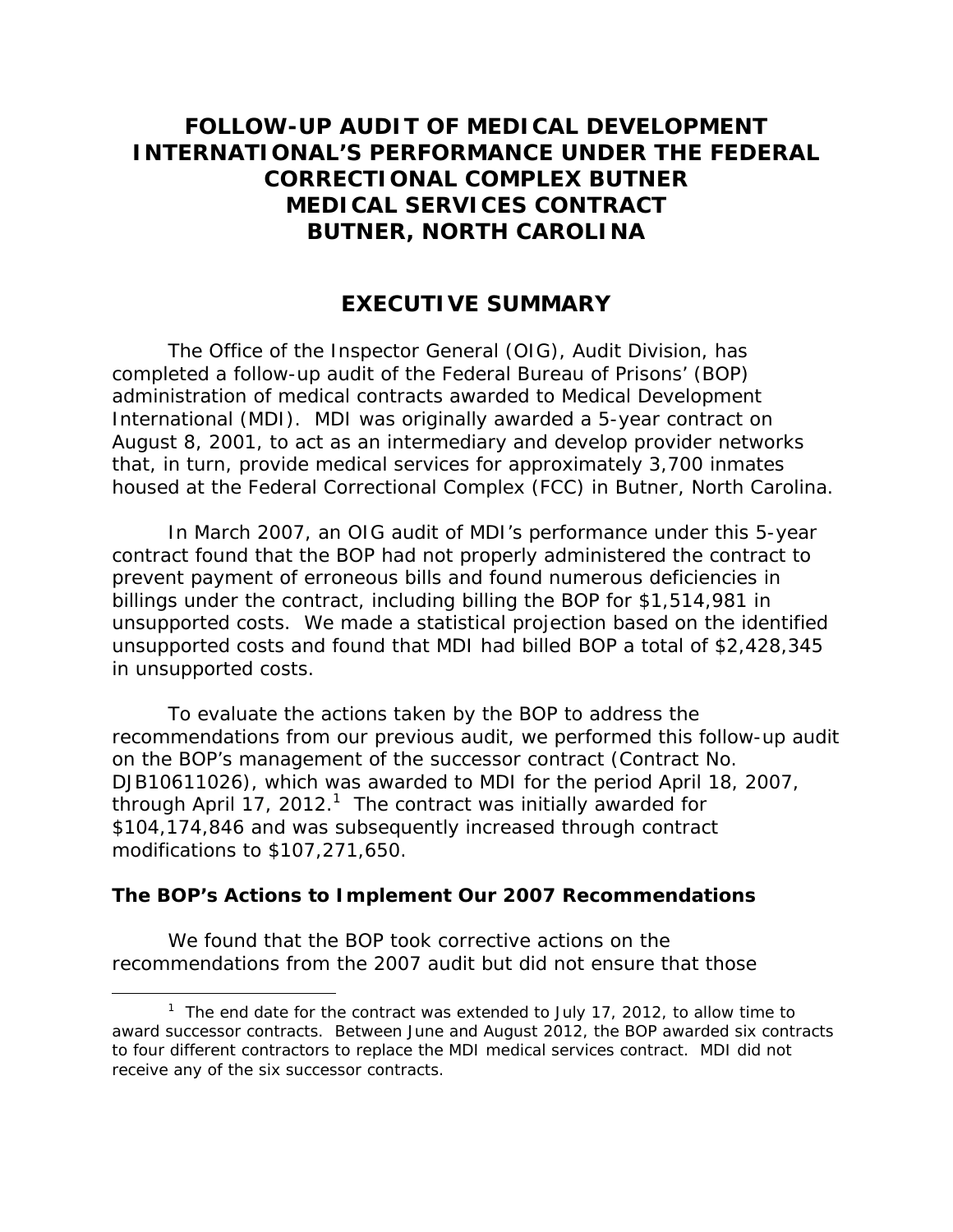corrective actions were fully implemented. As a result, the BOP's corrective actions were not fully effective in improving the deficiencies reported in the prior audit.

- The BOP provided supporting documentation for \$219,520 of the questioned costs identified in the 2007 audit and recovered the remaining \$1,295,461 by withholding payment for invoices owed to MDI.
- BOP implemented the use of a time clock to improve controls over the review and payment of hours billed by on-site providers. While the use of a time clock has improved the accuracy of billings by providers, the BOP has not consistently enforced the use of the time clock. As a result, we identified \$140,819 paid to MDI for hours of services for which we could not determine the accuracy of the billing.
- To improve contract administration, a BOP Supervisory Contract Specialist (SCS) was maintaining and updating the contract administration plan. However, we found that the BOP did not take action to ensure MDI was making a good faith effort to achieve its subcontracting goals, using the standards set forth in Federal Acquisition Regulation (FAR) 19.705-7(c) and (d).
- To improve the review of MDI billings, the BOP retained contractors to review medical claims submitted by MDI and to follow up on any issues. We found that the review and follow-up processes have been effective at correcting the coding and pricing deficiencies noted in our prior audit.

#### **MDI Practices for Managing Subcontractor Payments**

During our audit, we confirmed information provided to us by members of Congress that MDI had received payments from the BOP for health care services provided to inmates by the Duke University Health System (DUHS), but had not reimbursed DUHS for all the services provided. DUHS claimed that it had not been paid for about \$16.2 million in services provided, including penalties. After the court appointed a Receiver, the Receiver and DUHS agreed to a judgment in the amount of \$13,916,622. $^2$ 

<sup>-</sup> secured creditor, Wells Fargo. Neither the Receiver nor DUHS expect that DUHS will receive <sup>2</sup> In September 2012, in an unrelated lawsuit by MDI's only secured creditor, the court appointed a Receiver over MDI. The Receiver is liquidating MDI's assets to pay its any proceeds from the judgment because of DUHS' status as an unsecured creditor.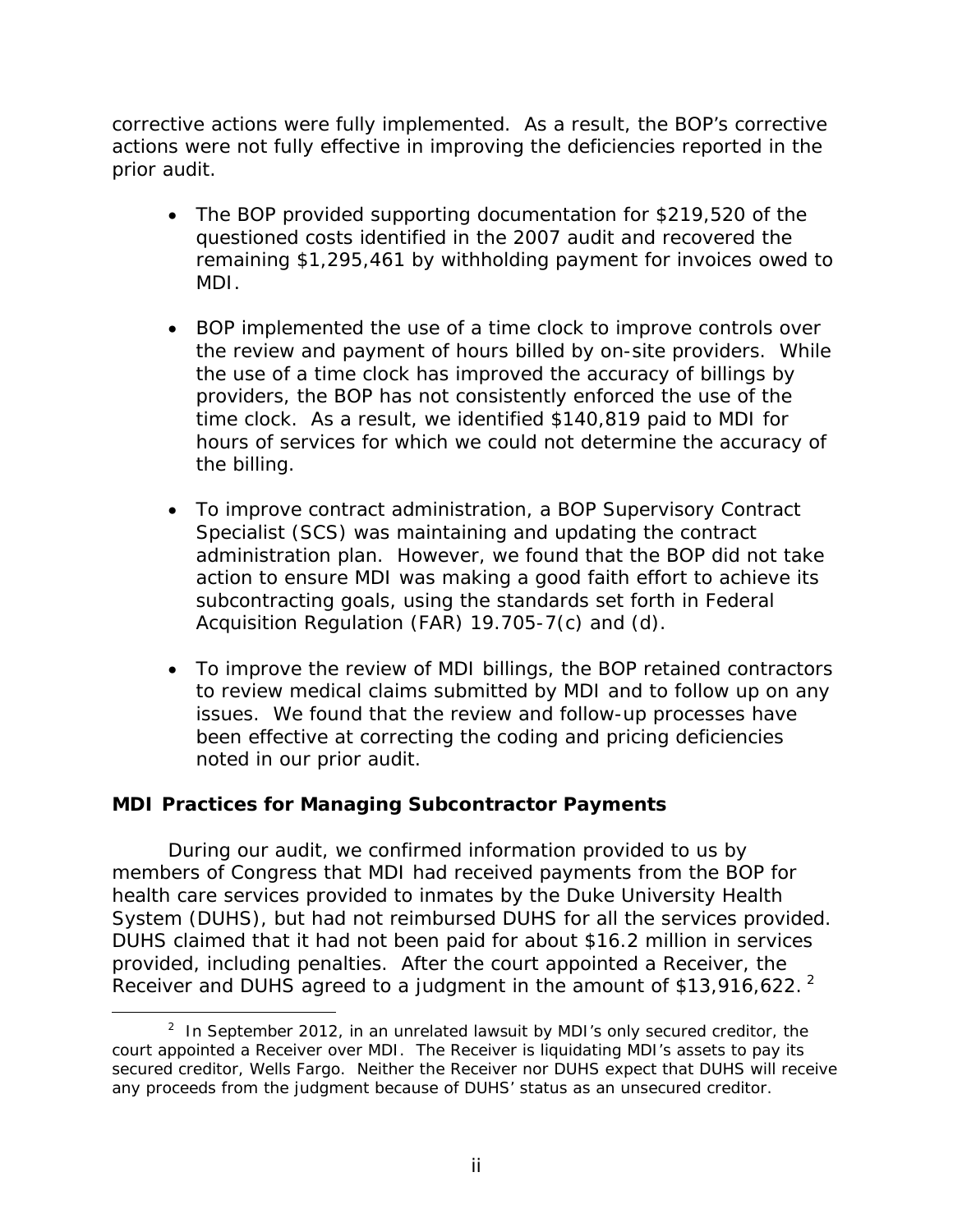We found the BOP became aware of MDI's failure to pay DUHS in November 2010, and that another BOP institution made a determination in May 2011 that MDI was a non-responsible contractor based primarily on MDI's failure to pay its subcontractors for FCC Butner and six other BOP institutions. Despite this information, BOP did not take prompt action to address the non-payment dispute between MDI and DUHS. In total, the other six subcontractors claimed that MDI owed them more than \$6 million.

Moreover, the BOP did not inform other BOP institutions of MDI's financial problems through an agency-wide announcement to procurement officials until approximately 9 months later, in February 2012. While we did not find evidence of an actual adverse impact to BOP from this delay, in general delays such as this increase the risk of BOP institutions unknowingly making awards to companies that are having financial difficulties.

In addition, despite having what we believe to be a reasonable justification to do so, the BOP never recommended MDI for suspension or debarment from future government contracts, which would have helped to protect other federal agencies. Further, the BOP did not report the nonresponsibility determination made for MDI in the Federal Awardee Performance and Integrity Information System, which would have alerted other government contracting officers of MDI's performance problems. In our judgment, the BOP's failure to share information both internally and with other agencies increased the risk that relevant contract administration staff would not have adequate information to make cost effective decisions when procuring medical services and to avoid doing business with a nonresponsible contractor.

This audit report makes seven recommendations to help the BOP further improve its oversight and administration of medical services contracts at FCC Butner.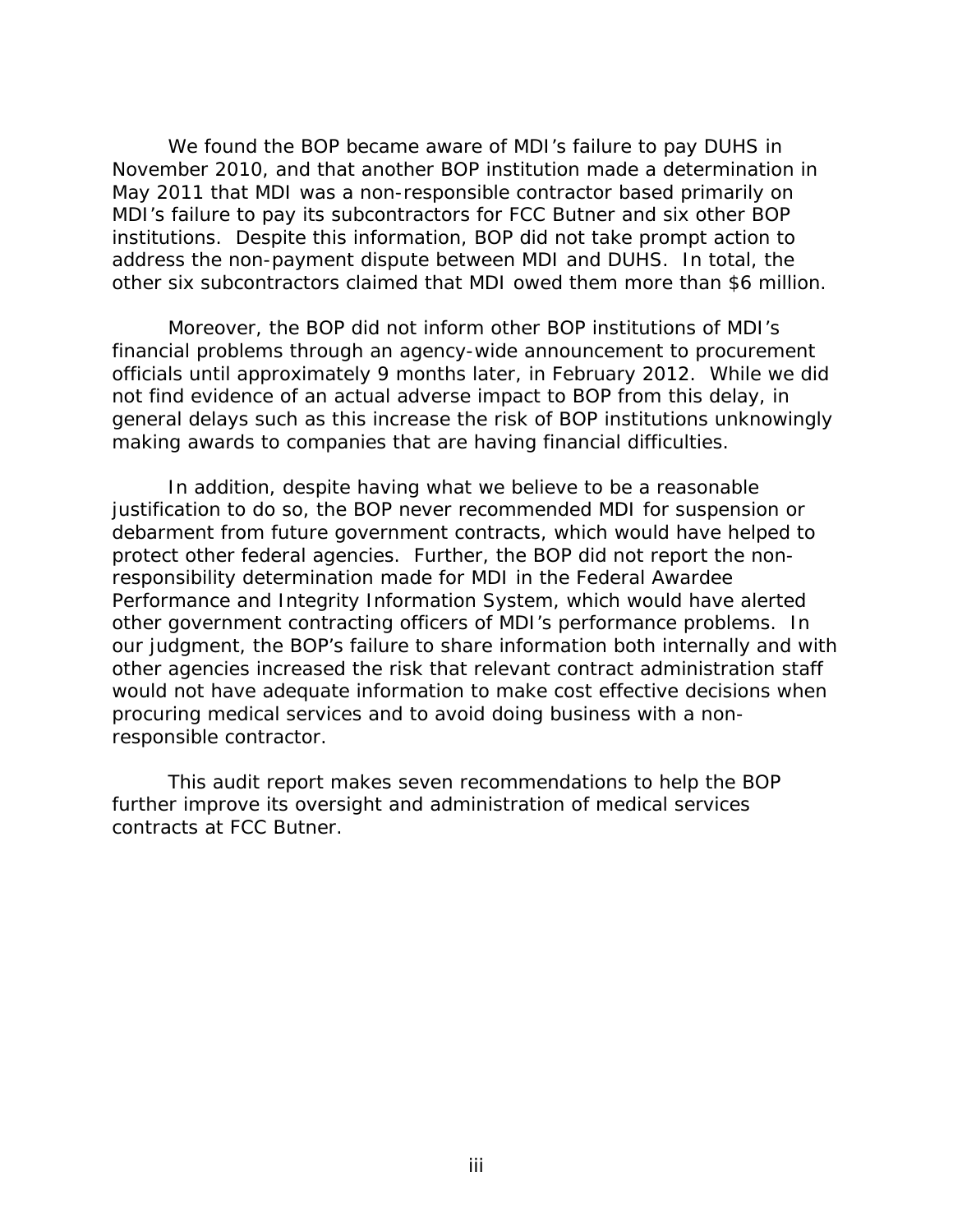## **TABLE OF CONTENTS**

| The BOP's Actions to Implement the Recommendations<br>from Our 2007 Audit and the Effectiveness of Those                                                 |
|----------------------------------------------------------------------------------------------------------------------------------------------------------|
| Actions to Remedy Questioned Costs from the OIG's<br>Actions to Strengthen Controls over Hours Billed for                                                |
| Other Actions to Improve Administration of the Contract 8<br>Actions to Improve Controls over the Review and                                             |
| MDI's Practices for Managing Billings and Payments to<br>its Subcontractors and the BOP's Actions to Address                                             |
| MDI's Accounting for Payments Received from the BOP                                                                                                      |
| BOP's Efforts to Address MDI's Non-payment to DUHS Prior<br>to Extending MDI's Contract in April 2011  12<br>BOP's May 2011 Determination that MDI Was a |
| BOP's Actions to Communicate its Determination<br>of MDI to be a Non-responsible Contractor to Other                                                     |
| BOP's Failure to Communicate with the Federal Contracting                                                                                                |
| BOP's Actions to Minimize the Risk of Future Non-payment                                                                                                 |
|                                                                                                                                                          |
|                                                                                                                                                          |
|                                                                                                                                                          |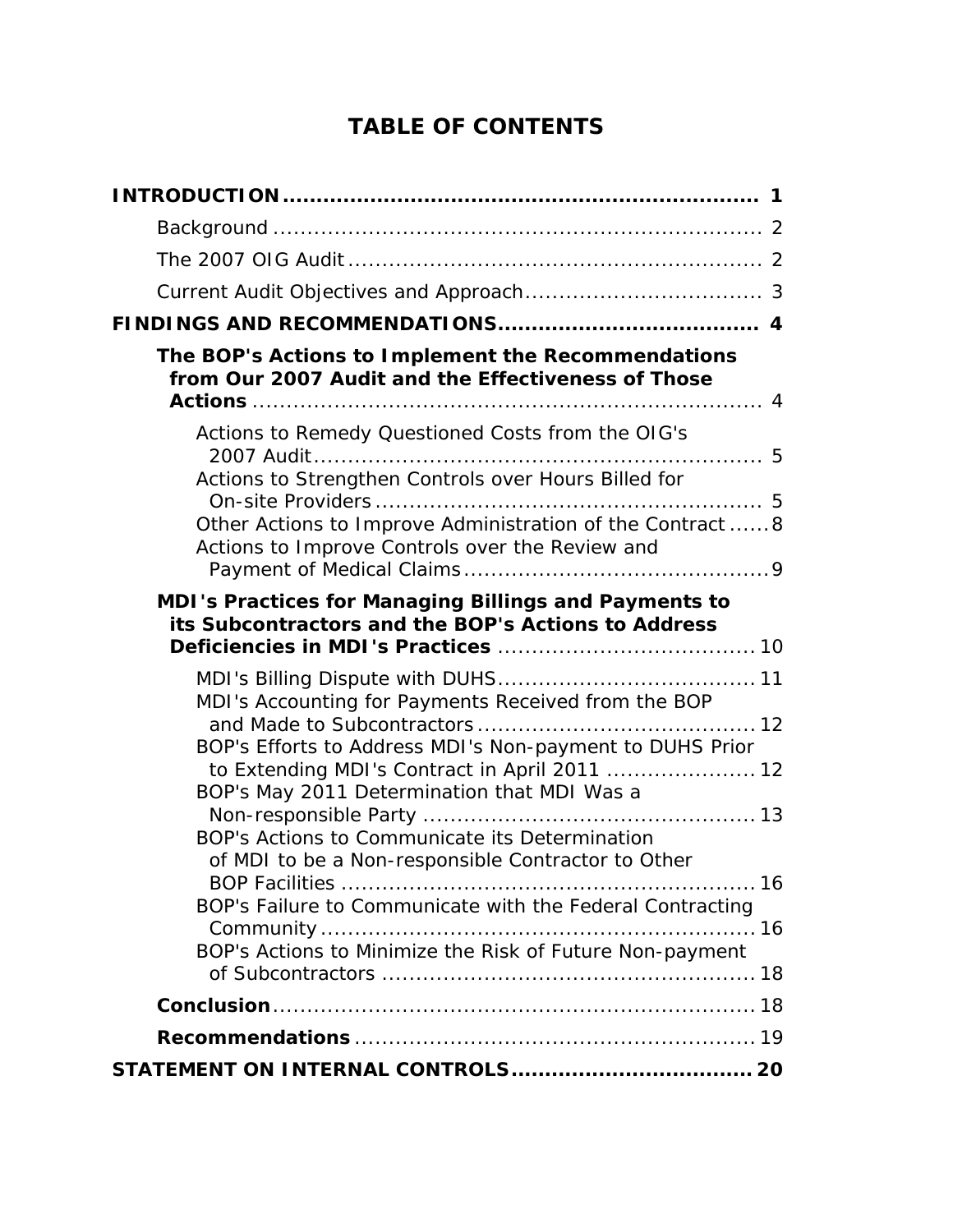| <b>STATEMENT ON COMPLIANCE WITH LAWS</b>                                                        |  |
|-------------------------------------------------------------------------------------------------|--|
| APPENDIX I: OBJECTIVES, SCOPE, AND METHODOLOGY  22                                              |  |
| APPENDIX II: THE BUREAU OF PRISON'S RESPONSE TO THE                                             |  |
| APPENDIX III: MEDICAL DEVELOPMENT INTERNATIONAL'S<br><b>RESPONSE TO THE DRAFT REPORT 26</b>     |  |
| <b>APPENDIX IV: DUKE UNIVERSITY HEALTH SYSTEM'S</b>                                             |  |
| <b>APPENDIX V: OFFICE OF THE INSPECTOR GENERAL</b><br>ANALYSIS AND SUMMARY OF ACTIONS NECESSARY |  |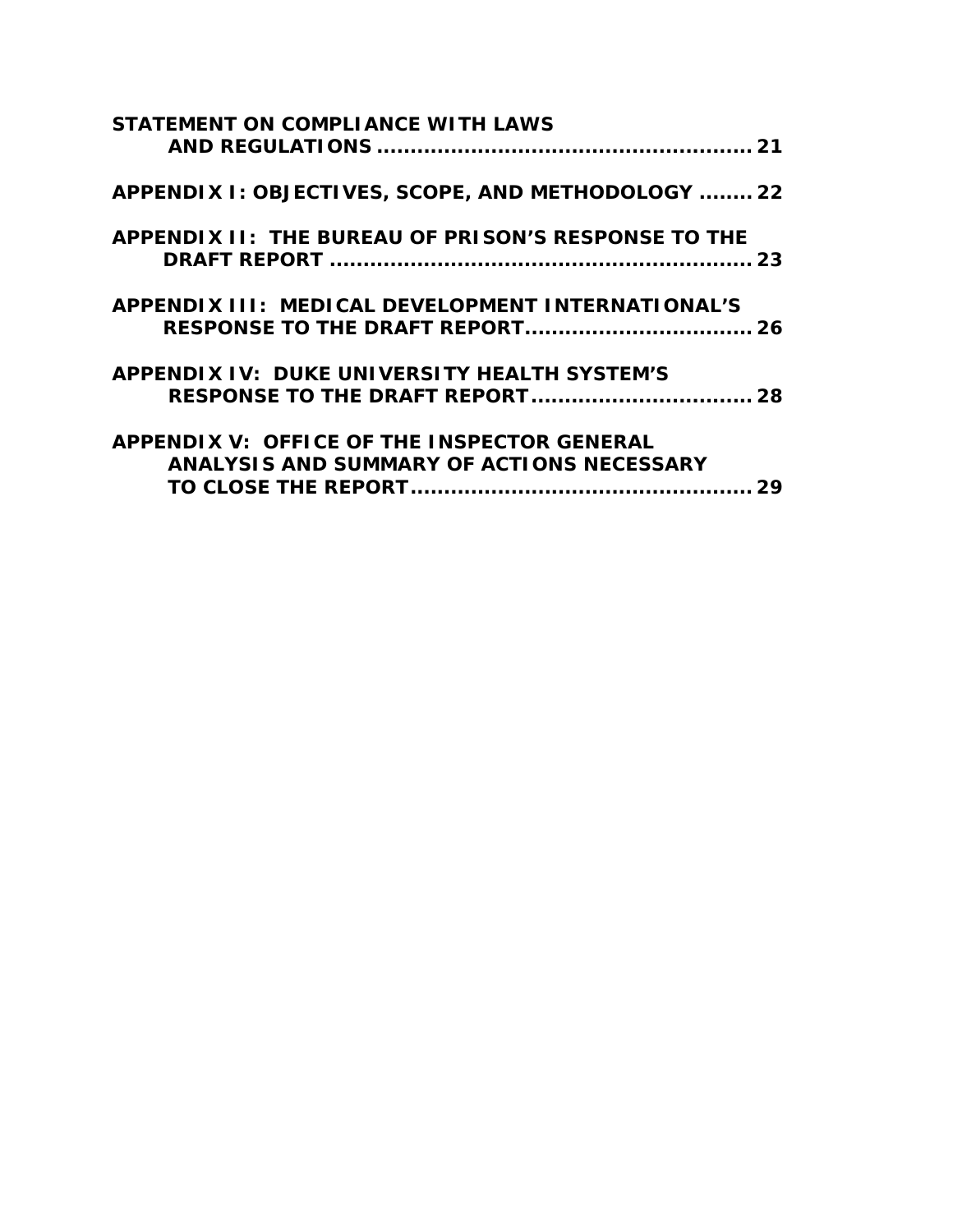### **INTRODUCTION**

\$2,428,345 for erroneous billings and unsupported costs.<sup>2</sup> The Office of the Inspector General (OIG) has completed a follow-up audit of the Federal Bureau of Prisons (BOP) administration of the medical services Contract No. DJB10611026 awarded to Medical Development International (MDI). In March 2007, the OIG completed an audit of MDI's performance under BOP's Contract No. DJB10611-00 for medical services for inmates at the Federal Correctional Complex (FCC) in Butner, North Carolina. $1$  Our 2007 audit found significant internal control weaknesses in the BOP's contract administration practices as the BOP paid bills submitted by MDI without proper review. Consequently, MDI's billings were not free of material misstatements or errors, and there was inadequate support for contract costs billed. As a result of these weaknesses, the OIG questioned

To evaluate the actions taken by the BOP to address the recommendations from our 2007 audit, we reviewed and performed tests of the BOP's management of the successor medical services contract (Contract No. DJB10611026) awarded to MDI on April 17, 2007, as shown in Exhibit 1.

| <b>Contract</b>  |             |              | Award                        |
|------------------|-------------|--------------|------------------------------|
| <b>Period</b>    | <b>From</b> | Τo           | Amount                       |
| <b>Base Year</b> | 04/18/07    | 04/17/08     | \$19,204,234                 |
| Option Year 1    | 04/18/08    | 04/17/09     | \$19,939,631                 |
| Option Year 2    | 04/18/09    | 04/17/10     | \$20,715,160                 |
| Option Year 3    | 04/18/10    | 04/17/11     | \$21,510,782                 |
| Option Year 4    | 04/18/11    | $04/17/12^3$ | \$22,805,039                 |
| <b>Total</b>     |             |              | \$104, 174, 846 <sup>4</sup> |

**EXHIBIT 1: MDI CONTRACT PERIOD AND AWARD AMOUNT** 

**Source**: FCC Butner Finance Administration

 $\overline{a}$ 

<sup>2</sup> The 2007 audit made a statistical projection that, based on \$1,514,981 in actual unsupported costs, MDI had billed the BOP a total of \$2,428,345 in unsupported costs.

 $3$  The contract was extended to July 17, 2012, to allow time to award successor contracts. Between June and August 2012, BOP awarded six contracts to four different contractors to replace the MDI medical services contract. MDI did not receive any of the six successor contracts.

<sup>4</sup> The contract was initially awarded for \$104,174,846 but was increased through contract modifications to \$107,271,650.

<sup>1</sup> U.S. Department of Justice Office of the Inspector General, *The Bureau of Prisons' Management of the Medical Services Contract with Medical Development International, Butner, North Carolina, Contract No. DJB10611-00*, Audit Report GR-40-07-003 (March 2007).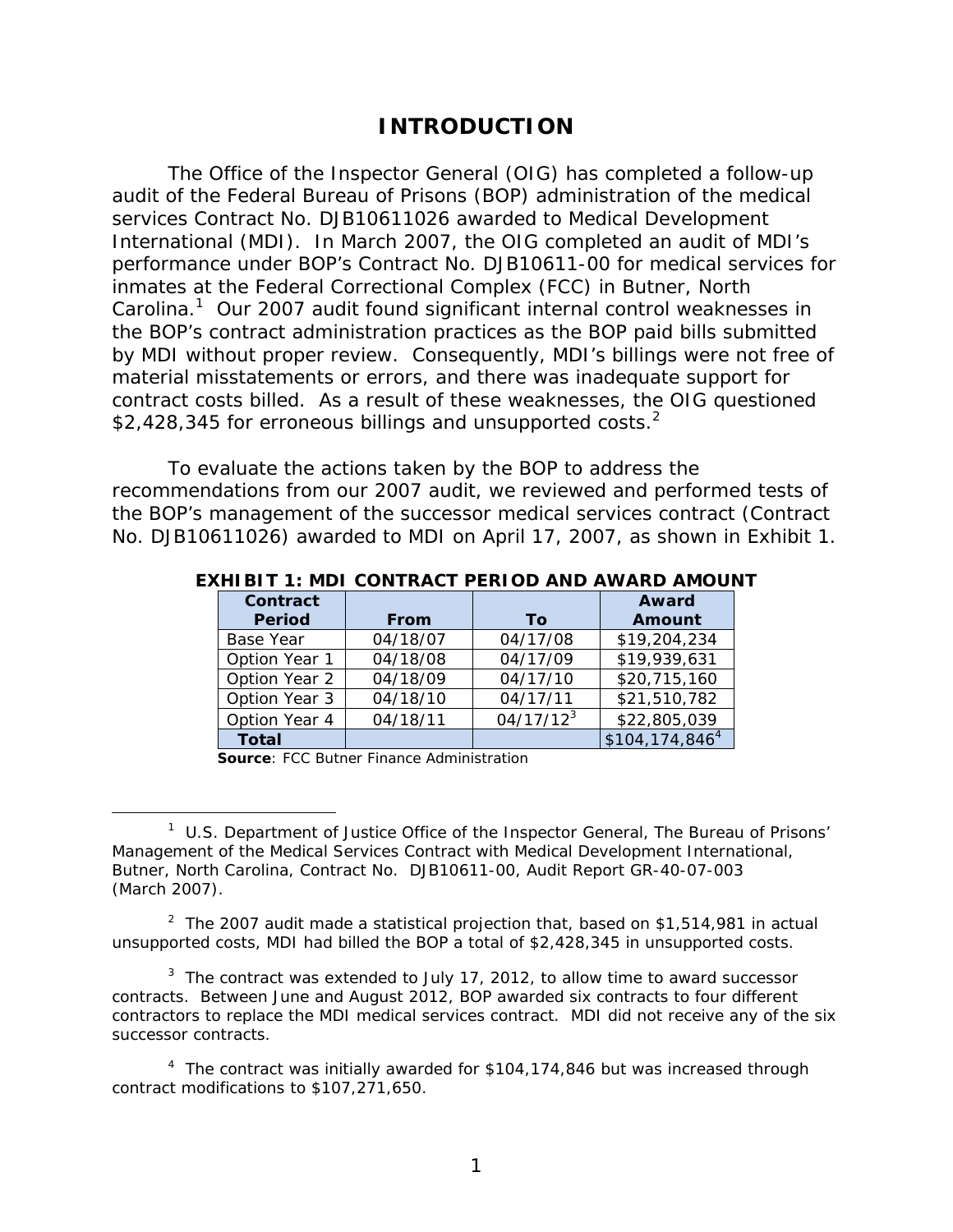#### <span id="page-7-0"></span>**Background**

The mission of the BOP is to protect society by confining offenders in a safe, humane, and appropriately secure facility that provides work and other self-improvement opportunities to assist offenders in becoming law-abiding citizens. The health care mission of the BOP is to provide necessary medical, dental, and mental health services to inmates by professional staff, consistent with acceptable community standards and as authorized by the BOP.

In furtherance of this mission, in August 2001 the BOP awarded MDI a 5-year contract (Contract No. DJB10611-00) to provide comprehensive medical services for approximately 3,700 inmates housed at FCC Butner. FCC Butner is located near Raleigh/Durham, North Carolina, and consists of several facilities for the housing of medium, low, and minimum security level inmates. The complex includes a medical facility that houses male inmates of all security levels.

For FCC Butner inmates, MDI provided on-site staffing, management of specific departments, and inmate medical services at local patient and outpatient facilities. MDI did not directly employ medical professionals to provide inmate care. Rather, it served as the intermediary between the BOP and medical providers by subcontracting for medical professionals to provide inmate care, and by providing administrative and operational support for healthcare services at FCC Butner.

#### **The 2007 OIG Audit**

 contractor's billings and concluded that the BOP's controls over the review During our 2007 audit, we found significant discrepancies in the and payment of billed costs did not provide adequate assurance as to the accuracy of those billings. Specifically, we found that the BOP did not perform a detailed review of MDI's invoices prior to the approval for payment and did not monitor the subcontracted medical providers to prevent the submission and payment of erroneous billings. The OIG also found that significant internal control weaknesses existed in the BOP's contract administration. In particular, the contract's language did not address specific billing requirements to ensure that proper support was provided for personnel services, and BOP personnel involved in the approval and payment of MDI's invoices did not adequately communicate with each other on the procedures performed during the review and payment of invoices submitted for payment by MDI, resulting in payments without supporting documentation.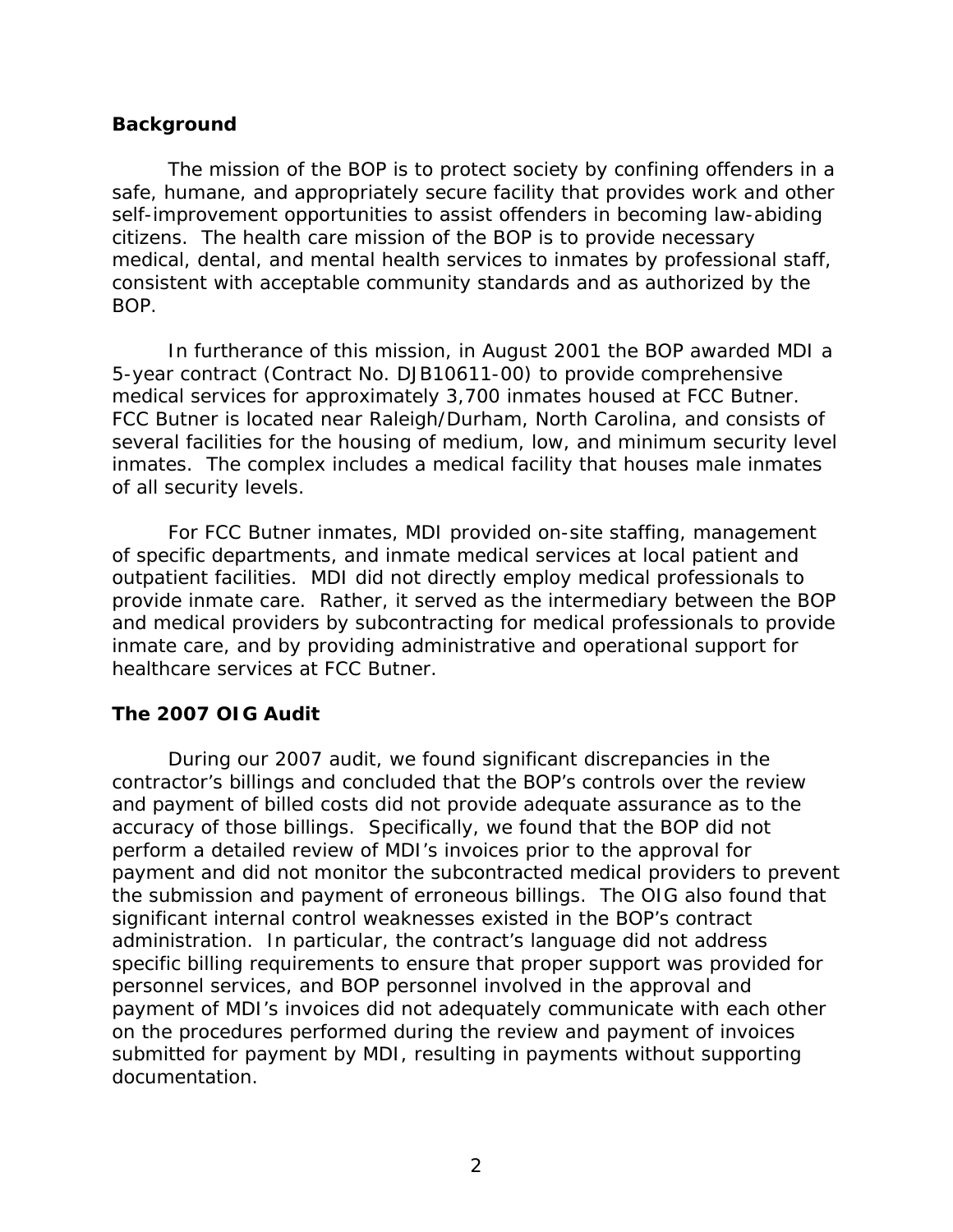<span id="page-8-0"></span>As a result of these weaknesses, our 2007 audit report contained one recommendation to remedy \$2,428,345 in questioned costs for unsupported hours billed by MDI, three recommendations to address weaknesses in controls over the accuracy of billing for hours of services provided by on-site providers, three recommendations to improve the administration of the contract, and three recommendations to improve BOP's controls over the review of and payments for medical procedures.<sup>5</sup>

#### **Current Audit Objectives and Approach**

 $\overline{a}$ 

billings from and payments to its subcontractors.<sup>6</sup> The objectives of the audit were to: (1) determine if the BOP took appropriate actions to implement the recommendations from our 2007 audit, (2) determine if the corrective actions implemented improved the BOP's oversight of the contract and MDI's compliance with the terms and conditions of the contract, and (3) evaluate MDI's practices for managing

To determine if the BOP took appropriate actions to implement the recommendations from the 2007 audit, we reviewed the plan of action submitted by the BOP and interviewed personnel responsible for implementing the recommendations.

To determine if the corrective actions implemented improved the BOP's oversight of the contract and MDI's compliance with the terms and conditions of the contract, we performed audit work at FCC Butner and interviewed BOP personnel responsible for administering health services, performing contractual and financial administrative duties, and reviewing medical procedure billings. We also performed reviews of billings submitted by MDI for on-site services.

To evaluate MDI's practices for managing billings from and payments to its subcontractors, we interviewed contract administration staff, BOP acquisition staff, personnel from the BOP's Headquarters, officials from MDI, and personnel from the MDI's primary subcontractor, the Duke University Health System (DUHS). We also reviewed documents provided by the BOP, MDI, and DUHS. Additional details about our objectives, scope, and methodology are included in Appendix I.

 $5$  The audit found that MDI had billed the BOP for \$1,514,981 in unsupported costs, and we made a statistical projection based on the identified unsupported costs that MDI had billed the BOP a total of \$2,428,345 in unsupported costs.

<sup>&</sup>lt;sup>6</sup> The third objective was included based in part on concerns expressed to the OIG by members of Congress that MDI was not paying one of its subcontractors.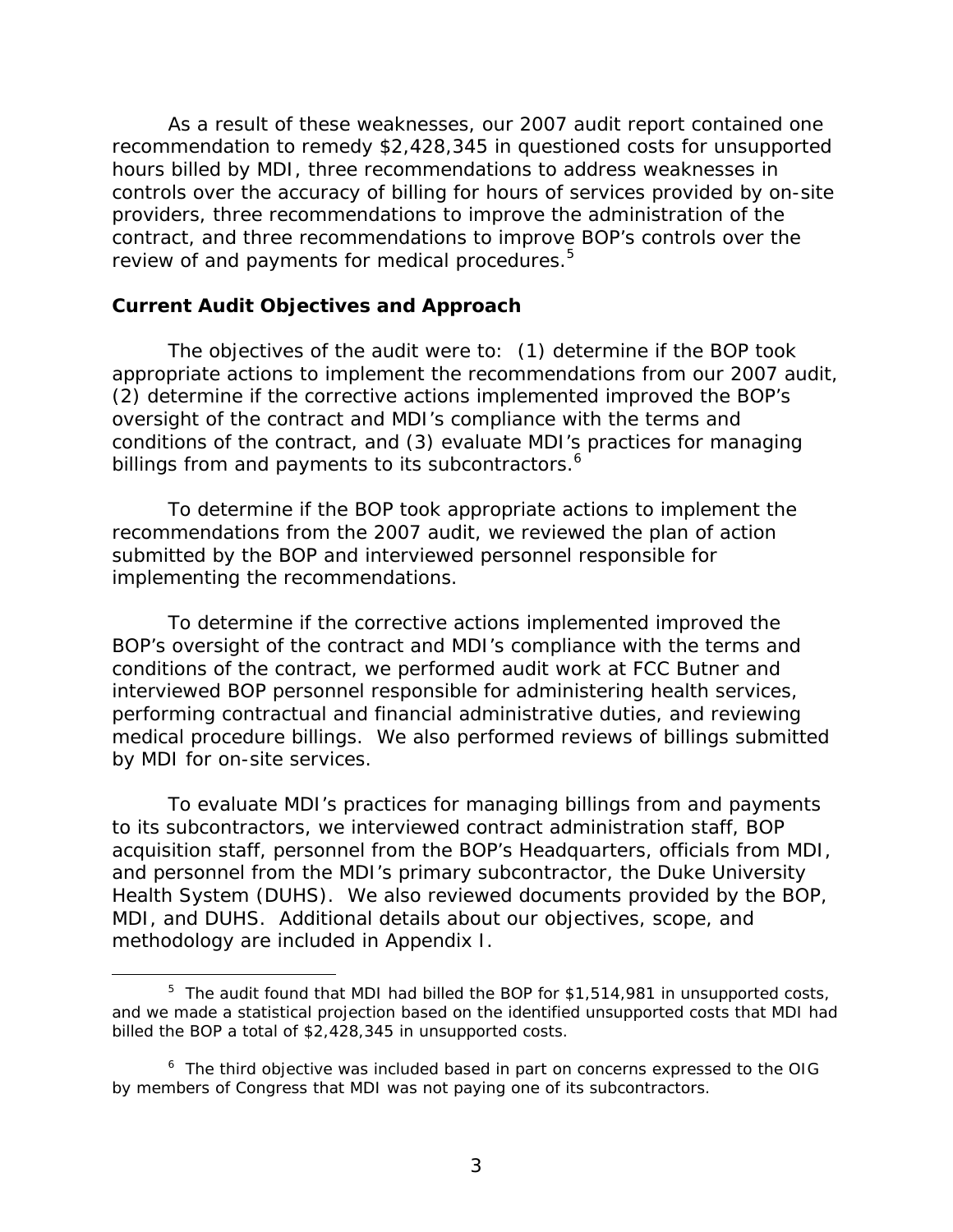### **FINDINGS AND RECOMMENDATIONS**

<span id="page-9-0"></span>The BOP took corrective actions to implement the recommendations we made in our 2007 audit report, but did not ensure that those corrective actions were fully implemented. Therefore, the BOP's corrective actions were not fully effective in improving the deficiencies reported in the initial audit. Specifically, the BOP installed a time clock for use at FCC Butner to improve the accuracy of hours billed for onsite provider services, but we found that the BOP did not consistently enforce its use. As a result, we identified billings totaling \$140,819 paid to MDI by the BOP for which we could not determine the accuracy of the hours billed. We also found that MDI billed the BOP and received payment for services provided by its subcontractors, but did not reimburse subcontractors for some of those services. We believe that the BOP did not take prompt action to protect itself or the federal government from awarding additional contracts to MDI after BOP learned of MDI's failure to pay its subcontractors. While we did not find evidence of an actual adverse impact from this delay, in general delays such as this increase the risk of BOP institutions unknowingly making awards to companies that are having financial difficulties. This report makes seven recommendations for improvements to the BOP's contract administration practices.

#### **The BOP's Actions to Implement the Recommendations from Our 2007 Audit and the Effectiveness of Those Actions**

In 2007 the OIG made 10 recommendations to the BOP to remedy \$2,428,345 in questioned costs for unsupported hours billed by MDI, address weaknesses in controls over the accuracy of billings for hours of services provided by on-site providers, improve the administration of the contract, and improve controls over the review of and payments for medical procedures. The \$2,428,345 in questioned costs was a statistical projection based on actual unsupported costs of \$1,514,981 identified during the 2007 audit. Subsequent to issuance of the 2007 audit report, we adjusted the amount that we suggested the BOP should remedy to the actual questioned costs of \$1,514,981. In the following sections, we discuss the BOP's actions to address the 2007 audit recommendations and the effectiveness of those actions.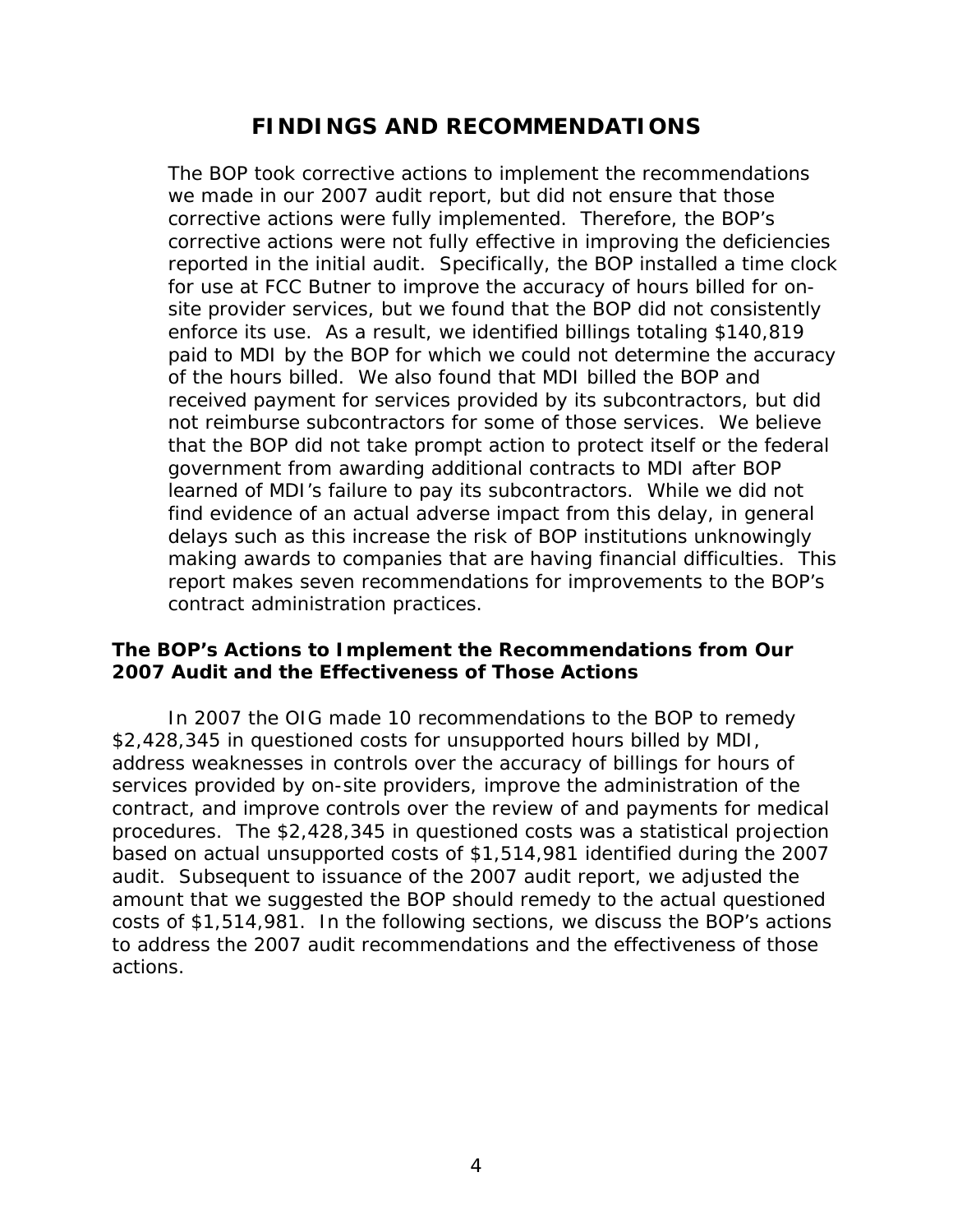#### <span id="page-10-0"></span>*Actions to Remedy Questioned Costs from the OIG's 2007 Audit*

we closed the recommendation. $7$ In August 2013, the BOP provided documentation to remedy the remainder of the questioned costs identified during the OIG's 2007 audit and

#### *Actions to Strengthen Controls over Hours Billed for On-site Providers*

Adequate controls over the accuracy of hours billed for on-site provider services are an essential aspect of BOP's oversight of federal funds paid for medical services at FCC Butner. As of September 30, 2012, the BOP had paid MDI more than \$35.7 million for hours billed for provider services. MDI submitted bi-weekly billings, supported by timesheets, to the BOP for total hours worked by its providers and physicians in specialty clinics throughout FCC Butner. Because providers work in various capacities and in different areas throughout the correctional complex, adequate controls and oversight of the hours worked and billed were necessary to ensure that federal funds were paid only for services actually received.

Our 2007 audit found that the BOP paid invoices that were not always reviewed by the BOP's contract administration staff, which resulted in billing errors and unsupported contract costs. Specifically, we found that the BOP paid invoices that: (1) contained unallowable billing rates and positions; (2) included unsupported, miscalculated, and unapproved timesheets; and (3) did not always support providers' actual arrival and departure times to confirm whether the providers worked the hours billed.

The initial audit identified discrepancies in the hours billed as compared to the hours supported by the sign-in/sign-out logs used by onsite providers and specialty physicians upon their arrival and departure at each FCC Butner facility. We recommended that the BOP implement controls requiring providers to record their arrival and departure times within their designated work areas each day, as better controls for recording arrival and departure times increase the BOP's ability to cross-check hours billed. We also recommended that the BOP compare the providers' timesheets, which are included in the invoices, to the sign-in/sign-out logs used by the providers to record their arrival and departure time each day as an additional verification of the accuracy of provider hours billed.

 $7$  The BOP provided documentation to support \$219,520 and recovered the remaining \$1,295,461 by withholding payment for invoices owed to MDI.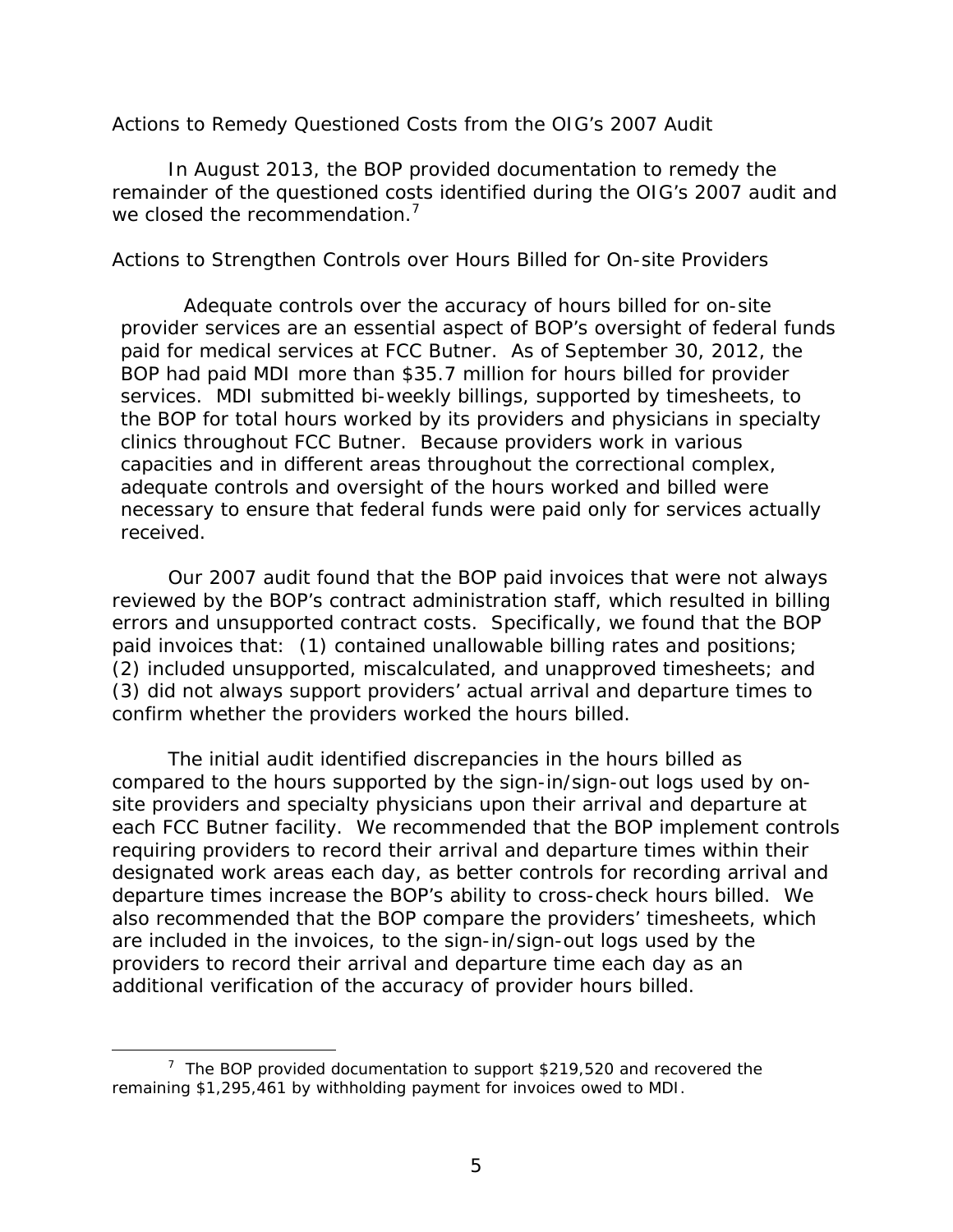#### Implementation of a Time Clock

To address our recommendations in this area, the BOP installed a time clock to capture the providers' arrival and departure times within FCC Butner's Federal Medical Center (FMC). The timecards generated by the time clock were used to verify the accuracy of the providers' hours billed by MDI.

billed were supported by timecards obtained from the time clock. To determine if these corrective actions improved the controls over the billing review process, we selected 31 invoices submitted by MDI and paid by the BOP between October 2009 and April 2012. Each of these invoices contained the bi-weekly hours billed for time worked by the on-site providers. From these invoices, we selected 125 transactions containing 3,634 hours billed and totaling \$539,753. We reviewed and tested support documentation submitted with the invoices by MDI to determine if the hours

We found that while accuracy of the billings improved with the implementation of the time clock, MDI continued to bill and be paid for hours for which there was no adequate assurance of accuracy. Specifically, we determined that 106 of the 125 transactions totaling \$352,083 were not supported by timecards. We found inconsistencies in the use of the time clock by some on-site providers. In some instances, the on-site providers registered the time of arrival, but did not register the time of departure. Also, according to health services administration staff, some providers refused to use the time clocks, and we did not find evidence that BOP had made efforts to ensure that MDI requested all on-site providers use the time clock. When asked about BOP's efforts to enforce provider use of the time clock, BOP's contract administration staff, which is responsible for implementing the time clock on behalf of BOP, told us that MDI should have done more to ensure that providers complied with BOP directions to use the time clock.

We asked the BOP how they verified hours billed when the timecards were not reliable or unavailable. The BOP staff told us they relied on the sign-in/sign-out logs. However, the BOP staff also told us that the accuracy of the time billed is more difficult to verify when the only support is the signin/sign-out logs because the providers did not always record both their arrival and departure time.

Because of the providers' inconsistent use of the time clocks and the BOP's lack of enforcement of the time clock usage, we reviewed the signin/sign-out logs to determine the accuracy of the hours billed for the 106 transactions for which complete and reliable timecards were not available.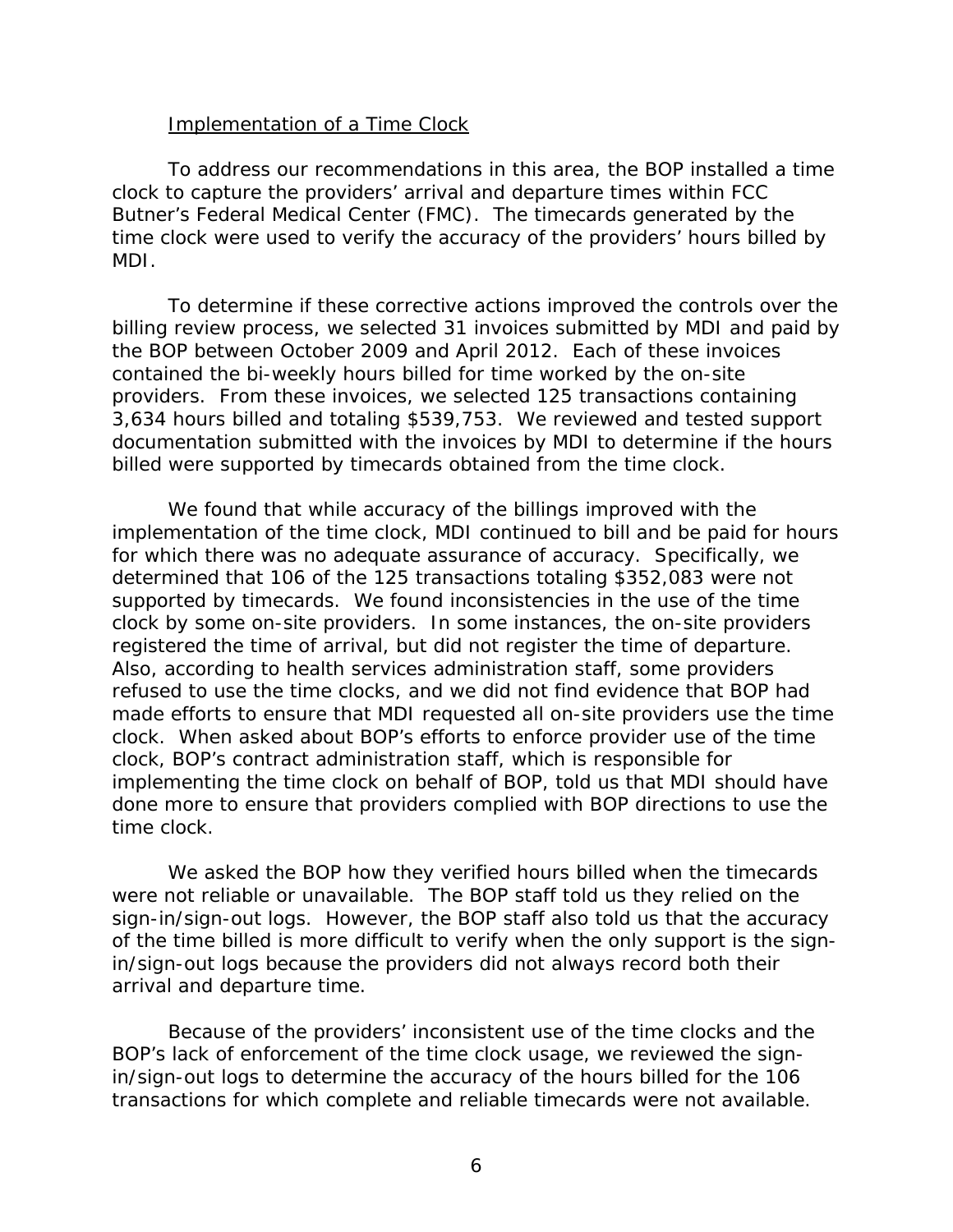totaled  $$140,819$ . $^{8}$ As shown in the following exhibit, the accuracy of the billings for 956 of the 1,860 hours that MDI billed for these 106 transactions could not be verified by the sign-in/sign-out logs. The 956 unsupported hours billed

|                                               | <b>HOURS</b> | <b>AMOUNT</b><br><b>PAID</b><br><b>TO MDI</b> |
|-----------------------------------------------|--------------|-----------------------------------------------|
| <b>Hours Billed for Transactions Tested</b>   | 3,634        | \$539,753                                     |
| Number of Hours Validated by Time Clock       | 1,774        | \$187,670                                     |
| <b>Hours Not Verified by Timecards</b>        | 1,860        | \$352,083                                     |
| Hours Verified by Logs                        | 904          | \$211,264                                     |
| <b>Hours Paid without Support of Accuracy</b> | 956          | \$140,819                                     |

**EXHIBIT 2: RESULTS OF TEST PERFORMED TO EVALUATECORRECTIVE ACTIONS IMPLEMENTED BY THE BOP** 

**Source**: OIG analysis of FCC Butner records

During our review of sign-in/sign-out logs, we also confirmed that the sign-in/sign-out logs are not always reliable for determining the accuracy of hours billed by on-site providers because the actual arrival and departure times are often recorded inconsistently. For example, we found instances when providers signed in but did not sign out, which made it impossible to determine if the hours billed were accurate. In another example where a provider billed more than 24 hours of continuous services, the sign-in/signout log showed the arrival time, but the departure time did not specify whether the departure was for morning or evening, making it difficult to determine the accurate departure time.

Based on these findings, we remain concerned about the BOP's efforts to ensure that billings for all medical provider hours are accurate and properly supported. Therefore, we recommend that BOP revise and take additional steps necessary to enforce its policy requiring all on-site providers to use the time clock.

#### Implementation of Timesheet Reviews

 $\overline{a}$ 

In the 2007 audit, we found that the BOP did not review provider timesheets prior to making payments. Instead, timesheets were reviewed and approved by MDI's on-site contract manager. Our timesheet review

<sup>&</sup>lt;sup>8</sup> Because MDI's assets are being liquidated by a court-appointed Receiver, we are not recommending that the BOP remedy the \$140,819 in unsupported costs. However, we do make recommendations to the BOP for improvements to minimize such unsupported costs in the future.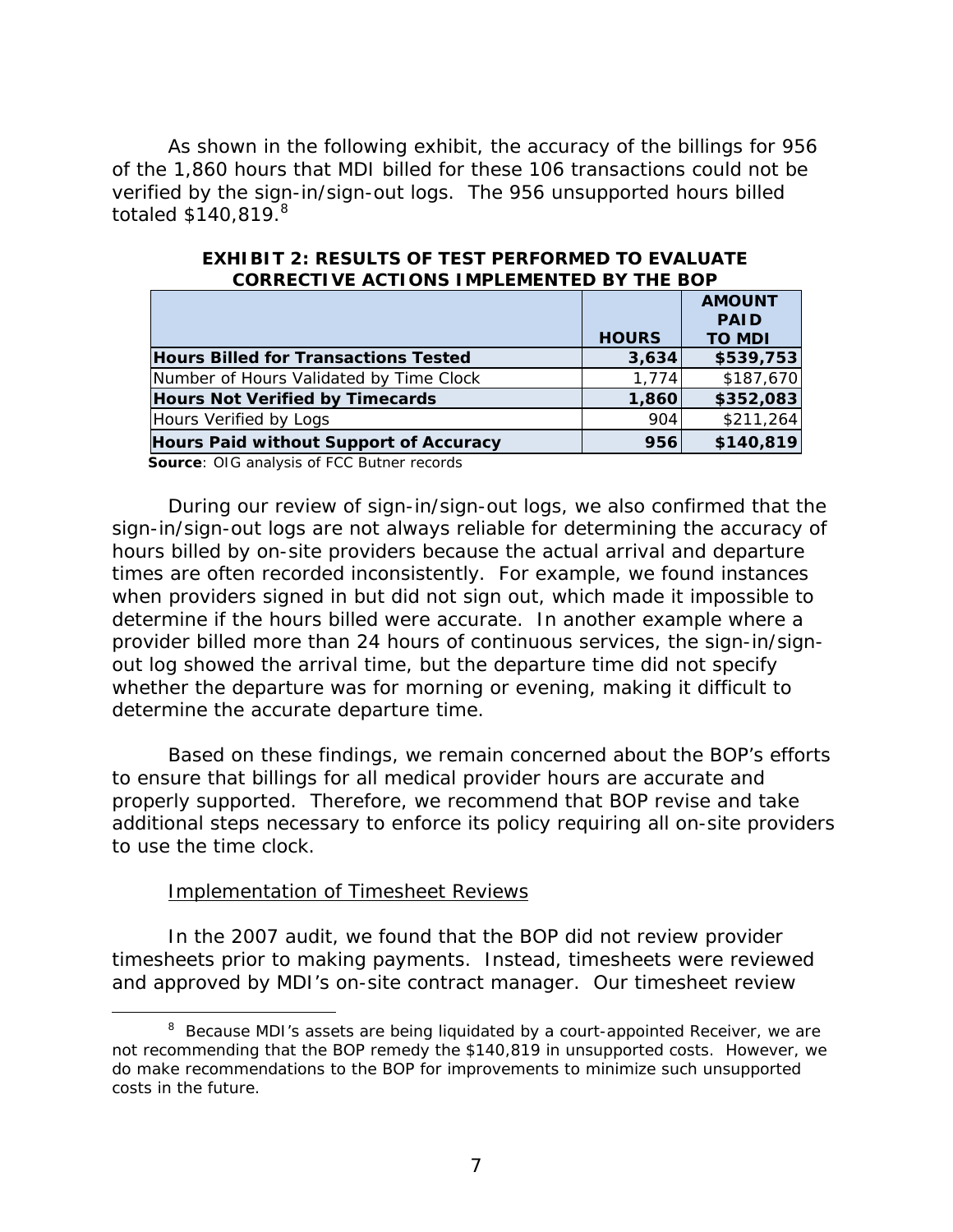<span id="page-13-0"></span>payment. during the initial audit showed that the BOP paid billings for which: (1) providers' timesheets contained calculation errors, (2) timesheets showing the hours billed did not match the hours worked, and (3) timesheets were not provided. We recommended that the BOP ensure providers' timesheets are reviewed and approved by BOP personnel prior to

The BOP addressed this recommendation by requiring MDI to submit timesheets directly to the Contracting Officer's Technical Representatives (COTR) for review. The COTR compared the timesheets to a computergenerated report, documented any discrepancies, and resolved those discrepancies with an MDI on-site coordinator.

of review, a third party contractor and BOP staff performed the reviews.<sup>9</sup> During our follow-up audit, we confirmed that the timesheets were no longer reviewed and approved by MDI personnel. Instead, during our period We found the timesheets were calculated properly, the hours billed matched the hours recorded on the timesheets, and timesheets were included in the billings reviewed.

#### *Other Actions to Improve Administration of the Contract*

In the 2007 audit, the OIG made three additional recommendations to improve the administration of the contract by: (1) implementing controls to ensure that personnel services are consistently provided within the terms and conditions of the contract, (2) including specific terms and requirements for the billing of personnel services in the pricing and billing sections for future medical services contracts, and (3) ensuring the contractor adheres to all terms of the contract.

To address these recommendations, the BOP told us that the supervisory contract specialist would maintain and update the contract administration plan for the successor contract, and that the contract administration plan would be updated as necessary to reflect current information. The BOP also told us that a COTR would be assigned to each contract deliverable area in order to improve the monitoring of the contractor's performance.

During this follow-up audit, we confirmed that the BOP had adequately implemented our recommendations in this area. Specifically, we found that:

 $9$  In January 2013, the BOP discontinued the use of a third-party contractor and assigned the task of reviewing and approving the timesheets to a BOP employee.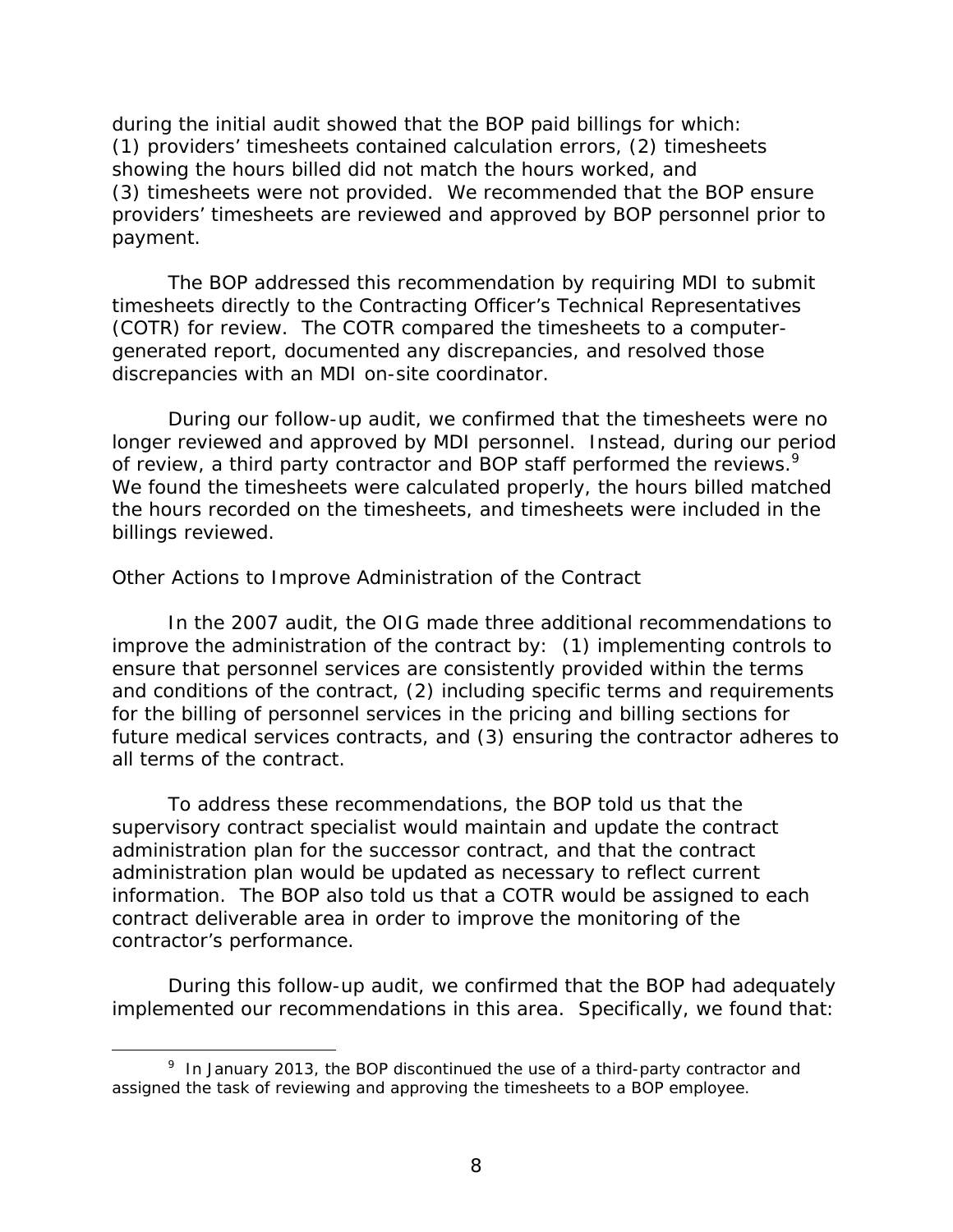<span id="page-14-0"></span>(1) a Supervisory Contract Specialist maintains the contract administration plan and updates the plan as necessary; (2) the contract administration staff participates in bi-weekly meetings with the health service administration staff to improve contract administration; (3) the BOP assigned four COTRs to work on the administration of the contract; and (4) and the BOP added language to the contract to define specific terms and requirements for the billing of personnel.

However, we also found during this follow-up audit that MDI did not comply with all of the requirements in the subcontracting plan it filed pursuant to the Federal Acquisition Regulation Subpart 52.219-9, Small Business Subcontracting Plan. Specifically, MDI's subcontracting plan indicated that 18 percent of its subcontracts would be made to small businesses, yet MDI awarded only 4 percent of the subcontracts to small businesses.<sup>10</sup> According to BOP officials, MDI's lack of compliance with the subcontracting plan was known and documented in reports submitted to BOP by MDI. However, the BOP did not take action to ensure MDI was making a good faith effort to achieve its subcontracting goals, using the standards set forth in FAR 19.705-7(c) and (d). Accordingly, we recommend that the BOP ensure contracting administration staff are adequately trained to ensure that contractors make a good faith effort to comply with their subcontracting plans and take appropriate action when BOP learns that a contractor is at risk of not fulfilling a material aspect of its contract.

#### *Actions to Improve Controls over the Review and Payment of Medical Claims*

In the 2007 audit, we found weaknesses in the BOP's processes for reviewing medical claims submitted for payment. We recommended that the BOP: (1) develop controls to independently verify billing claims in accordance with Medicare allowable payments for hospital services, (2) direct the contract administration and financial management officers to develop internal controls that establish the duties and responsibilities of each individual assigned to review and approve the contractor's billings prior to payment, and (3) review a sample of inpatient medical claims billed prior to October 2004 and ensure that no other excess billings were made and paid for medical claims.

In response to our prior audit, the BOP provided documentation to show that it had reviewed a sample of medical claims prior to October 2004

<sup>&</sup>lt;sup>10</sup> Federal Acquisition Regulation Subpart 52.219-9(k) states that failure of a contractor to comply in good faith with the subcontracting plan shall be considered a material breach of the contract.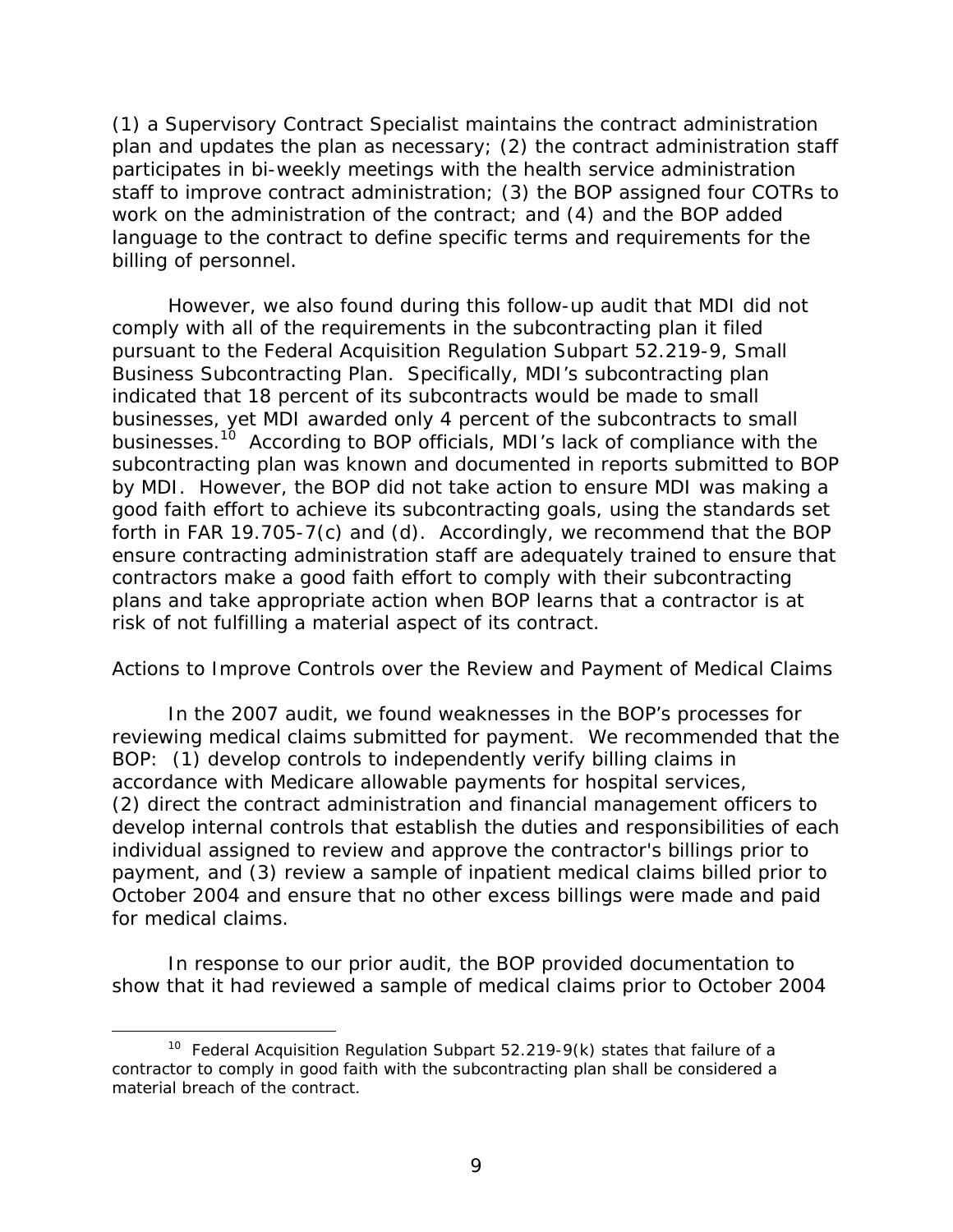<span id="page-15-0"></span>and found no further excess billings. The BOP also contracted with an adjudication contractor to review medical claims to ensure proper coding and pricing.<sup>11</sup> The BOP also contracted with a third-party contractor to work at FCC Butner to review and follow up on the adjudication contractor's results. The BOP developed internal controls to establish the duties and responsibilities of each individual assigned to review and approve the contractor's billings prior to payment. We found that the adjudication process and third-party review process to be effective at correcting the coding and pricing deficiencies identified in our prior audit.

#### **MDI's Practices for Managing Billings and Payments to its Subcontractors and the BOP's Actions to Address Deficiencies in MDI's Practices**

Based in part on concerns expressed to the OIG by members of Congress, we evaluated MDI's practices for managing billings from and payments to its subcontractors. As previously discussed, MDI acted as an intermediary between providers and the BOP and developed provider networks to provide medical care to inmates. MDI submitted billings to the BOP for the provider services bi-weekly, and the BOP remitted payment to MDI within about 30 days.

During this follow-up audit, MDI was involved in a payment dispute with its largest subcontractor, the Duke University Health System (DUHS). DUHS claimed that MDI owed it more than \$16 million, including penalties, for inpatient medical services DUHS provided to FCC Butner inmates. Our follow-up audit also identified six additional MDI subcontractors who claimed that they were owed outstanding payments for services provided to inmates at other BOP institutions. In total, the other six subcontractors claimed that MDI owed them more than \$6 million.

The circumstances surrounding MDI's non-payment practices created significant challenges for the contractor that succeeded MDI as the primary medical services contractor for FCC Butner. The new contractor immediately received negative feedback from medical providers who had difficulty receiving payments from MDI. The providers were reluctant to finalize their agreements for the new contract and did not want to risk facing similar nonpayment issues. The new contractor also experienced difficulties obtaining agreements from community providers to manage on-site and off-site

to the benefit or coverage requirements.<br>10 <sup>11</sup> Adjudication is the process of paying or denying claims after comparing the claims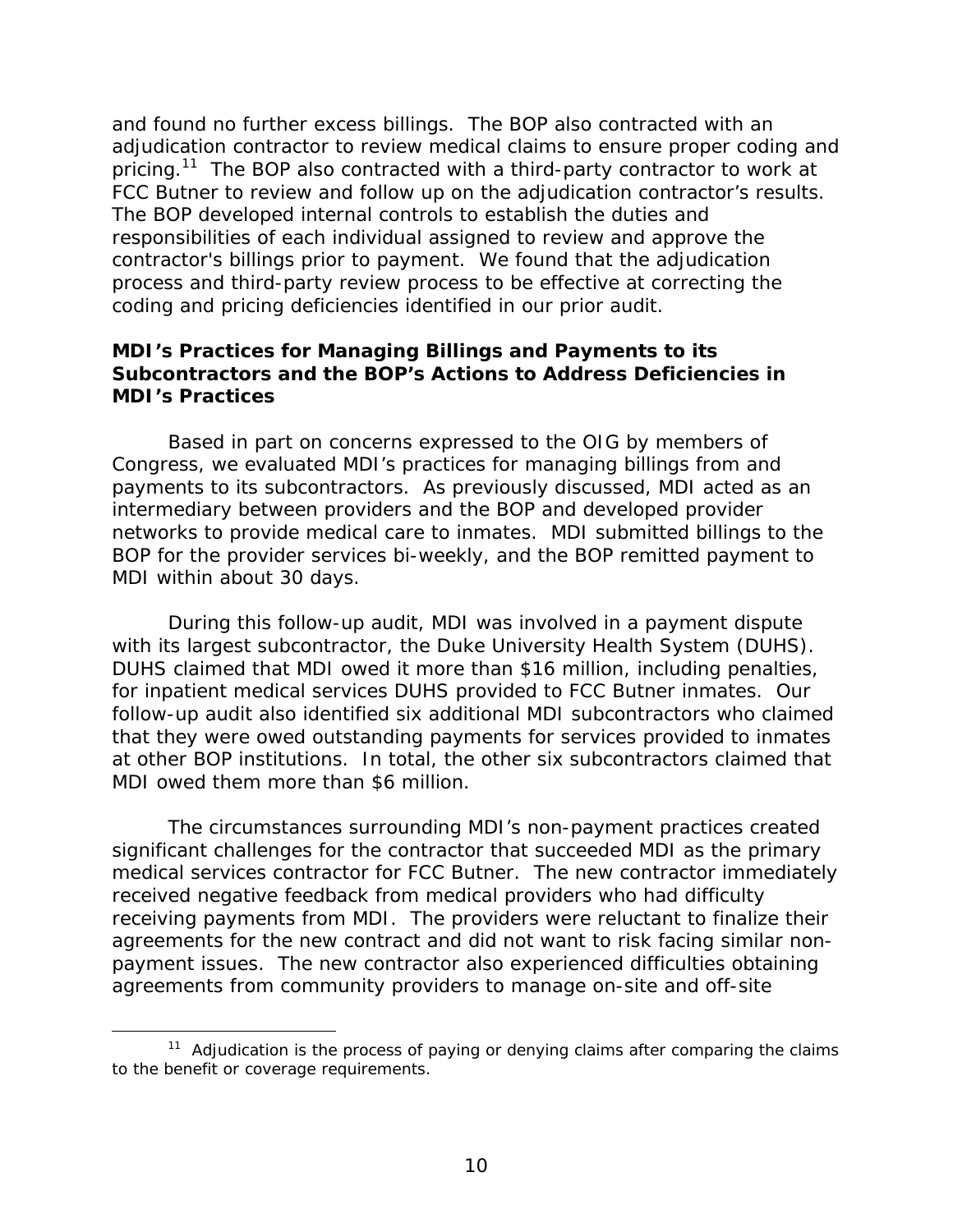<span id="page-16-0"></span>medical care for FCC Butner. As a result, the difficulties arising from MDI's non-payment practices not only affected MDI's subcontractors, they also jeopardized the availability of inmate medical care at FCC Butner and highlighted the importance of BOP establishing appropriate and effective mechanisms for responding to contractors who encounter repeated payment disputes with subcontractors.

#### *MDI's Billing Dispute with DUHS*

 $\overline{a}$ 

In November 2010, the BOP received notice from DUHS that it had not been paid by MDI. In January 2011, DUHS terminated its agreement with MDI because of MDI's failure to pay. In February 2011, DUHS notified the BOP of its terminated contract with MDI and advised the BOP that services provided to FCC Butner inmates after the contract termination date of January 10, 2011, would be billed directly to the BOP with payment expected within 30 days.

In early March 2011, DUHS submitted a letter to MDI and the BOP informing them that, because of MDI's non-payment for services previously provided and the BOP's refusal to provide assurance of payment, effective April 1, 2011, DUHS would no longer accept FCC Butner inmates for medical services other than when emergency medical care was required. Later in March 2011, BOP responded to DUHS in a letter stating that the BOP's contractual relationship for providing outpatient and inpatient inmate medical services was with MDI, and that any unpaid balances incurred by MDI are the sole responsibility of MDI. In contrast, in an April 2011 letter, DUHS took the position that the BOP is responsible for payments relating to services provided after the termination of its agreement with MDI, and jointly liable with MDI for the unpaid balances relating to services rendered prior to the termination of the agreement. In the April 2011 letter, DUHS advised the BOP that it intended to take legal action against the BOP to recover these payments, and also requested that the BOP take action to encourage MDI to pay the amounts DUHS believed it was owed.

In April 2011, based on the terms of its contract with MDI, DUHS also initiated arbitration proceedings with the American Arbitration Association in North Carolina.<sup>12</sup> A binding arbitration hearing was scheduled in October 2012 to settle the dispute.

 throughout the U.S. It provides alternative dispute resolution services to organizations who  $12$  The American Arbitration Association is a not-for-profit organization with offices wish to resolve conflicts out of court.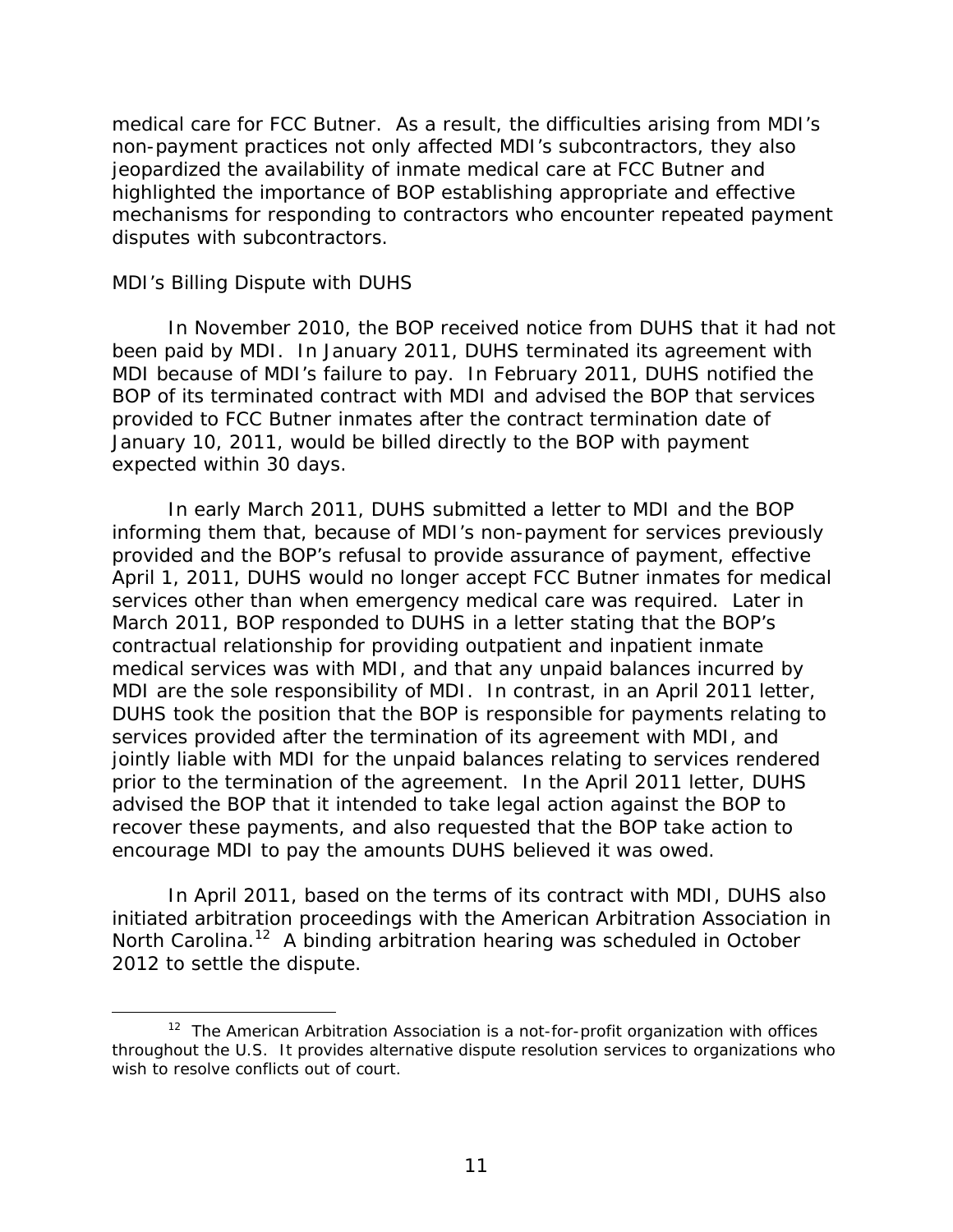<span id="page-17-0"></span>Prior to the hearing, however, Wells Fargo sued MDI for failure to repay a \$30 million loan, and in September 2012, a judge ruled in favor of Wells Fargo and appointed a Receiver to perform any and all acts necessary for the proper and lawful conduct of MDI's affairs.<sup>13</sup> Subsequently, the court-appointed Receiver and DUHS agreed to a judgment in favor of DUHS in the amount of \$13,916,622, and the arbitration case was dismissed. Neither the Receiver nor DUHS expect that DUHS will receive any proceeds from the judgment because of DUHS' status as an unsecured creditor.

#### *MDI's Accounting for Payments Received from the BOP and Made to Subcontractors*

believed MDI owed.<sup>14</sup> During our audit, we attempted to determine how MDI accounted for the payments made by the BOP under the contract. According to MDI's records, as of July 2012, MDI had received \$113,501,581 from BOP, which included claims submitted by DUHS. During the same period, MDI disbursed \$68,478,513 to subcontractors performing services under the contract, including about \$26 million specifically disbursed to DUHS. We could not determine how MDI used the difference of \$45,023,068 because of the process MDI used to reimburse its subcontractors. When MDI disbursed money received from BOP to its subcontractors, it did not do so on a reimbursement basis, meaning that it did not disburse money received from BOP based on particular subcontractor invoices to the subcontractors that submitted those invoices. Instead, MDI paid its subcontractors based on its cash flow and MDI's legal counsel told us that, as a result, money received from the BOP based on one subcontractor's invoices was sometimes used to pay other providers and subcontractors. MDI's legal counsel also told us that MDI did not pay to DUHS the amounts DUHS believes it is owed because MDI did not agree with the amount and penalties that DUHS

#### *BOP's Efforts to Address MDI's Non-payment to DUHS Prior to Extending MDI's Contract in April 2011*

We found that in January 2011, prior to exercising its option to extend MDI's contract into Option Year 4 in April 2011, the BOP contacted MDI to discuss the unpaid bills, and MDI provided assurances that it intended to pay DUHS. In addition, in January 2011, BOP contract officials considered

 $13$  MDI consented to the receivership as part of its settlement with Wells Fargo.

 $14$  In this paragraph, "MDI's legal counsel" refers to MDI's counsel prior to MDI's operation under the court-appointed Receiver.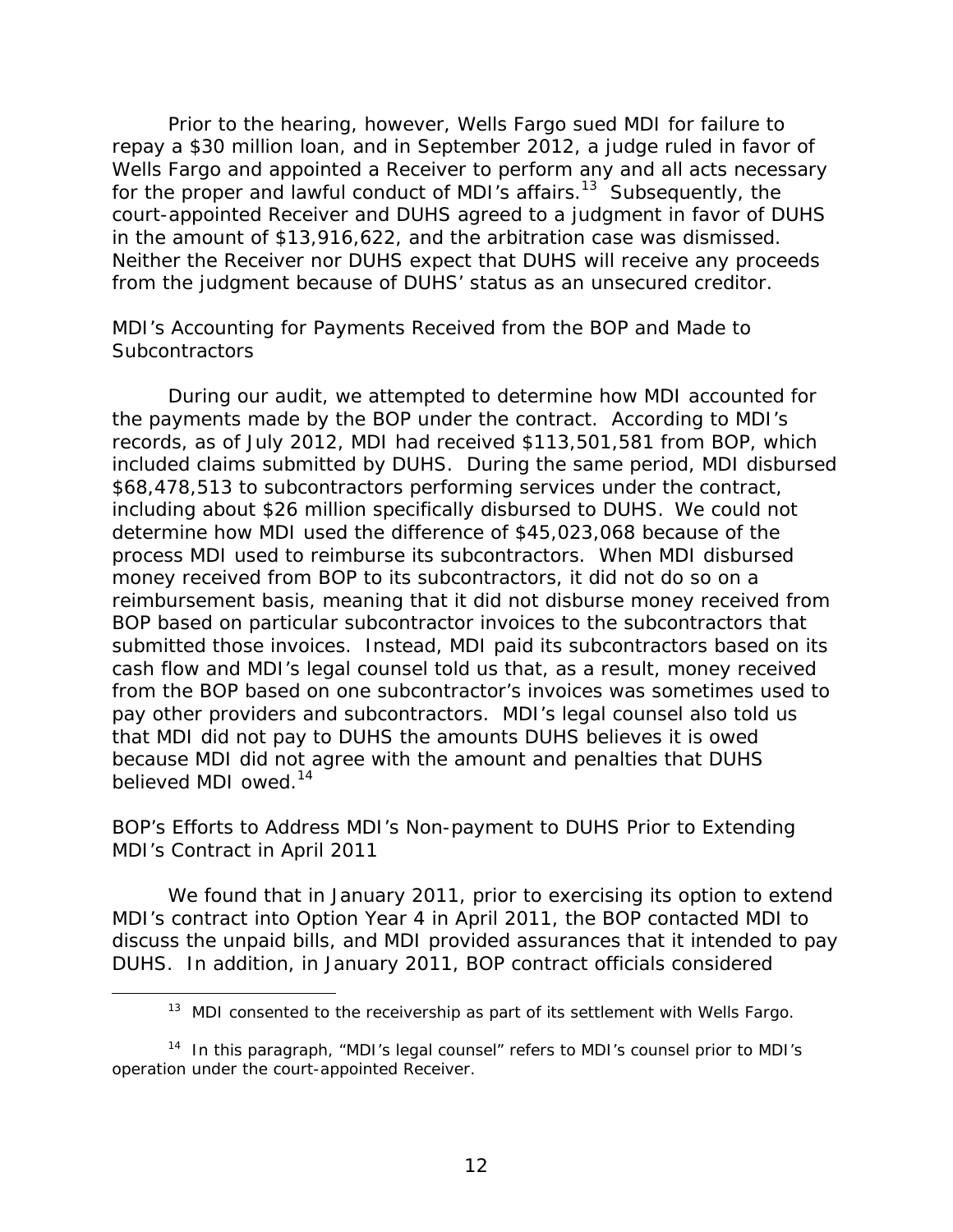<span id="page-18-0"></span>making a determination of non-responsibility, which could have resulted in termination of MDI's contract at FCC Butner.<sup>15</sup> However, according to contemporaneous BOP documentation provided to the OIG, BOP officials were not sure whether a determination of non-responsibility could be made prior to exercising a contract option because they perceived that Federal Acquisition Regulation (FAR) Subparts 9.103 and 17.207, which address determinations of non-responsibility and exercise of contract options, were not clear about making such determinations when deciding to exercise contract options. A BOP Field Acquisition Office official researched FAR Parts 9 and 17 for FCC Butner contracting officials and concluded that neither section addresses conducting a determination of responsibility in conjunction with exercising a contract option.<sup>16</sup> The Field Acquisition Office official indicated that FAR 17.207 discusses the exercise of contract options but is silent on not exercising an option due to a lack of responsibility. The official indicated that FAR 9.103 states that no purchase or award shall be made unless the contracting officer makes an affirmative determination of responsibility. The Field Acquisition Office official concluded that BOP could make the argument that the exercise of an option constitutes an award, and therefore the BOP could support performing a responsibility determination. However, the Field Acquisition Office official told FCC Butner contracting officials that strong consideration should be given to contingency plans for how the necessary medical services would be obtained for FCC Butner if they decided to not exercise Option Year 4 of the MDI contract.

FCC Butner contracting officials ultimately decided to exercise Option Year 4 of the contract in April 2011, instead of making a determination of non-responsibility because doing so would have resulted in termination of the MDI contract and BOP would not have sufficient time to advertise and award a new contract before Option Year 3 expired.

#### *BOP's May 2011 Determination that MDI was a Non-responsible Party*

In May 2011, shortly after BOP exercised Option Year 4 of MDI's contract to provide medical services at FCC Butner, the BOP's Field Acquisition Office made a determination with respect to a proposed contract

 $15$  A contracting officer may determine a contractor to be non-responsible when a contractor does not have a satisfactory record of performance or record of integrity and business ethics.

<sup>&</sup>lt;sup>16</sup> The Field Acquisition Office is a Headquarters-level activity under the BOP's Administrative Division, but is located in Grand Prairie, Texas. The office is responsible for pre-award procurement actions of proposed contracts exceeding \$100,000.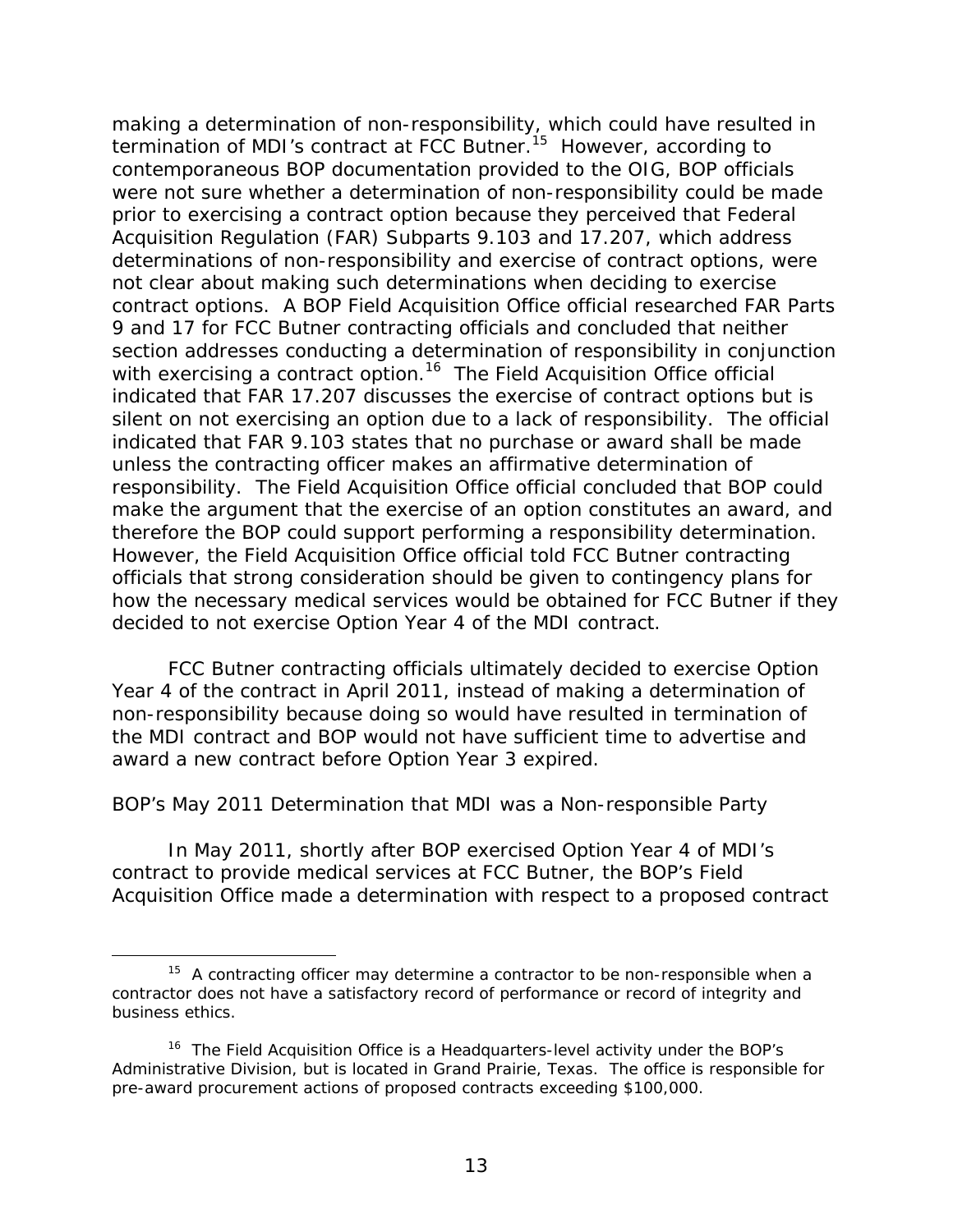for medical services at another BOP facility that MDI was a non-responsible contractor in accordance with the Federal Acquisition Regulation.

The Federal Acquisition Regulation states that contracts shall be awarded to responsible, prospective contractors only. No purchase or award shall be made unless the contracting officer makes an affirmative determination of responsibility. In the absence of information clearly indicating that the prospective contractor is responsible, the contracting officer shall make a determination of non-responsibility. As discussed below, the BOP based its determination of non-responsibility on MDI's failure to meet four of seven general standards used to determine contractor responsibility.17 Notably, the BOP determined that MDI had complied with the remaining three general standards: satisfactory record of performance, satisfactory record of integrity and business ethics, and qualification and eligibility to receive an award under applicable laws and regulations.

Federal Acquisition Regulation 9.104-1(a) states that to be determined responsible, a prospective contractor must have adequate financial resources to perform the contract, or the ability to obtain them. In the May 2011 determination, the BOP determined that MDI had not displayed the ability to have adequate financial resources to perform under a medical services contract for the other BOP facility or the ability to obtain such resources. During the process to determine if MDI was a responsible contractor, the BOP identified seven of its facilities that received some type of communication from service providers regarding MDI's lack of payment. These provider claims for payments owed by MDI amounted to more than \$13 million. The BOP's determination noted that based on MDI's financial struggles, which BOP contended were demonstrated by MDI's inability to make timely payment to its subcontractors, the government had no current data on which to conclude that MDI was financially stable or had the ability to obtain additional funding. Therefore, the BOP determined that MDI could not satisfy this responsibility standard.

Federal Acquisition Regulation 9.104-1(b) states that to be determined responsible, a prospective contractor must be able to comply with the required or proposed delivery or performance schedule, taking

applicable laws and regulations.  $17$  To be considered responsible, a contractor must: (1) have adequate financial resources to perform the contract, (2) comply with the delivery or performance schedule, (3) have a satisfactory performance record, (4) have a satisfactory record of integrity and business ethics, (5) have the necessary organizational resources, (6) have the necessary equipment and facilities, and (7) be qualified and eligible to receive an award under applicable laws and regulations.<br>14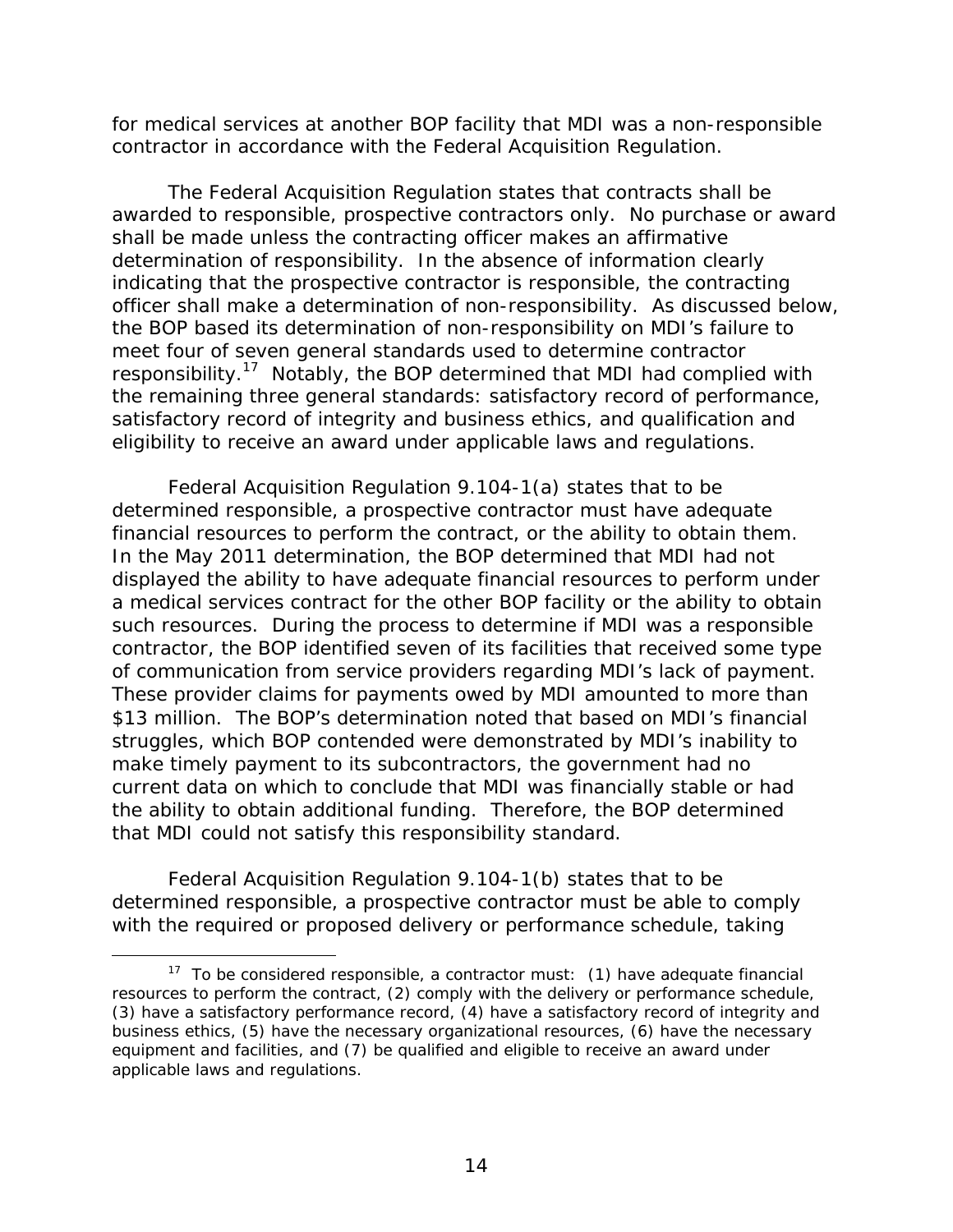into consideration all existing commercial and government commitments. In the May 2011 determination, the BOP determined that based on MDI's financial instability, it was uncertain whether MDI could perform under the contract for the other BOP facility to provide health care to inmates. The BOP noted that because of MDI's inability to make timely payments, seven additional MDI sub-contracted medical providers at other BOP facilities had refused to treat inmates, threatened to discontinue medical care to the inmates, and terminated their agreements with MDI. For example, at the BOP's Metropolitan Detention Center in Guaynabo, Puerto Rico, an MDIsubcontracted hospital refused to take BOP patients because of MDI's lack of payments to the hospital. In another example, at the BOP's Federal Correctional Complex in Allenwood, Pennsylvania, an MDI-subcontracted provider determined that MDI was past due on payments for several months of medical services provided to BOP inmates and terminated its contracts with MDI. Accordingly, the BOP concluded that it did not have confidence that MDI would be able to maintain a network of medical providers capable of meeting performance schedules at the other BOP facility. Therefore, the BOP determined that MDI could not satisfy this responsibility standard.

Federal Acquisition Regulation 9.104-1(e) states that to be determined responsible, a prospective contractor must have the necessary organization, experience, accounting and operational controls, and technical skills, or the ability to obtain them. In the May 2011 determination, the BOP concluded that MDI did not have the necessary accounting and operational controls in place to perform under the contract for medical services at the other BOP facility based on the same financial and operational concerns detailed above for Federal Acquisition Regulation 9.104-1(a) and 9.104-1(b). The BOP therefore determined that MDI could not satisfy this responsibility standard.

Federal Acquisition Regulation 9.104-1(f) states that to be determined responsible, a prospective contractor must have the necessary production, construction, and technical equipment and facilities, or the ability to obtain them. In the May 2011 determination, the BOP expressed uncertainty about whether MDI possessed the necessary facilities to continue providing medical care to BOP inmates since several of MDI's sub-contracted medical providers terminated their agreements due to lack of payment by MDI. The BOP noted that several other MDI sub-contracted medical providers had either terminated or established a date for termination of their agreements with MDI. The BOP also noted that it had received correspondence from MDI subcontractors regarding legal actions seeking payment from MDI. Further, the BOP concluded that, based on MDI's current financial condition, it was failing to maintain the necessary medical facilities to fulfill its contractual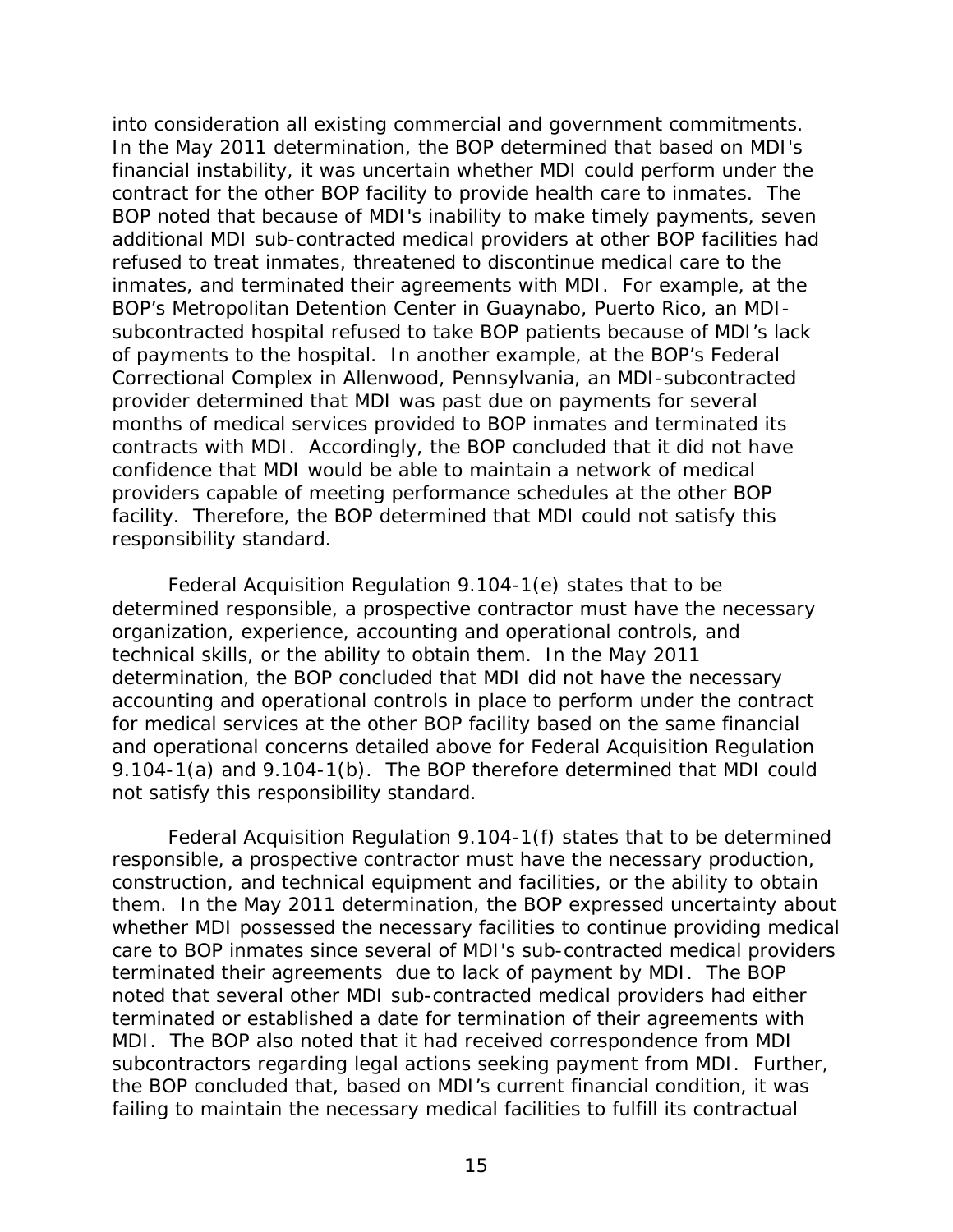<span id="page-21-0"></span>obligations, and that MDI had not presented the BOP with any confirmation that MDI had the ability to establish agreements with local medical providers that would allow it to continue to meet its financial obligations. Therefore, the BOP determined that MDI could not satisfy this responsibility standard.<sup>18</sup>

#### *BOP's Actions to Communicate its Determination of MDI to be a Non-responsible Contractor to Other BOP Facilities*

Although the determination of non-responsibility was made in May 2011, the BOP did not send an agency-wide announcement to procurement officials until February 2012. According to the BOP, the decision to communicate the determination and reasons for it to the procurement officials was made after it became clear that payment problems with MDI had escalated over time and that, despite MDI's repeated assurances, MDI was not going to be able to solve its cash flow problems. The announcement advised procurement officials not to award any new contracts or contract modifications to MDI without first consulting with the BOP's Field Acquisition Office.

In our judgment, the BOP took too long to address the issue internally. While we did not find where the BOP awarded any new work to MDI after becoming aware of MDI's non-payment issues, the BOP's failure to share information internally in a more timely manner risked preventing contract administration staff from having adequate information to make cost effective decisions to procure contracted medical services and reduce the risk of doing business with a non-responsible contractor.

#### *BOP's Failure to Communicate with the Federal Contracting Community*

The BOP also failed to take adequate actions to protect other federal agencies that may have considered or were considering doing business with MDI.

The Federal Awardee Performance and Integrity Information System (FAPIIS) is a database established to track contractor misconduct and performance. The database contains federal contractor criminal, civil, and administrative proceedings in connection with federal awards, suspensions and debarments, administrative agreements issued in lieu of suspension or

MDI.  $18$  Around the same time, BOP also referred two issues relating to MDI to the OIG. The first referral, which the OIG received on April 27, 2011, related to MDI's failures to pay subcontractors. The second referral, which the OIG received on May 26, 2011, related to issues with certain contract proposals submitted to BOP in late 2010, one of which involved MDI. $\frac{16}{16}$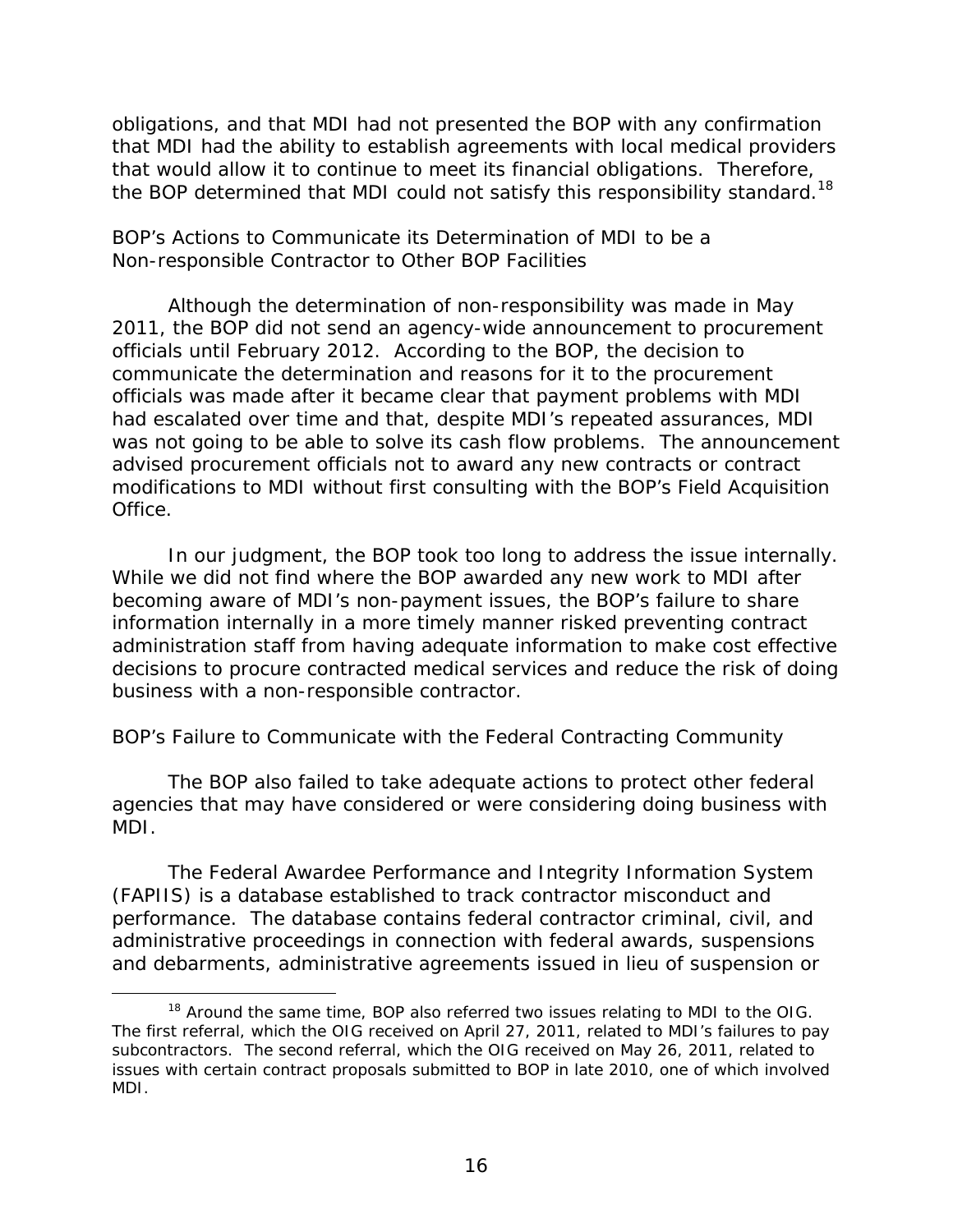debarment, non-responsibility determinations, contracts terminated for fault, defective pricing determinations, and past performance evaluations.

According to Federal Acquisition Regulation Subpart 9.105-2, the contracting officer shall document the determination of non-responsibility in FAPIIS if the determination is based on lack of satisfactory performance record or satisfactory record of integrity and business ethics standards. We found when the BOP considered its decision for MDI's non-responsibility determination, the BOP determined that MDI demonstrated a satisfactory performance record and record of integrity and business ethics. Because the BOP considered MDI's performance and record of integrity and business ethics to be satisfactory, the BOP was not required to report MDI's nonresponsibility into FAPIIS.

However, we disagree with the BOP's judgment that MDI had complied with the standards for integrity and business ethics. MDI received payments from the BOP for services performed by its subcontractors and then failed to pay the subcontractors for all of the services. Not paying subcontractors for the services performed was strong evidence that MDI lacked integrity and business ethics. As such, we believe that the BOP inappropriately reported in its determination of non-responsibility that MDI had a satisfactory record of business ethics and integrity. Such actions by the BOP weaken the controls established to provide contractor oversight and transparency within the federal contracting community.

determination in May 2011 that MDI was a non-responsible contractor.<sup>19</sup> In addition, we believe that the BOP could have also requested that MDI be suspended from government contracts to protect other federal agencies from contracting with MDI. Federal Acquisition Regulation Subpart 9.407-2 provides that the suspending official may upon adequate evidence suspend a contractor for any cause of so serious or compelling a nature that it affects the present responsibility of a government contractor or subcontractor. We believe that the BOP had evidence that confirmed MDI and its officers were not responsible, and that the BOP should have requested MDI's suspension from future federal business until MDI adequately addressed its financial difficulties. Yet the BOP never recommended MDI's suspension, not even when it made its explicit

-

 $19$  The OIG has not recommended the suspension and debarment of MDI during this follow-up audit because MDI is no longer operational.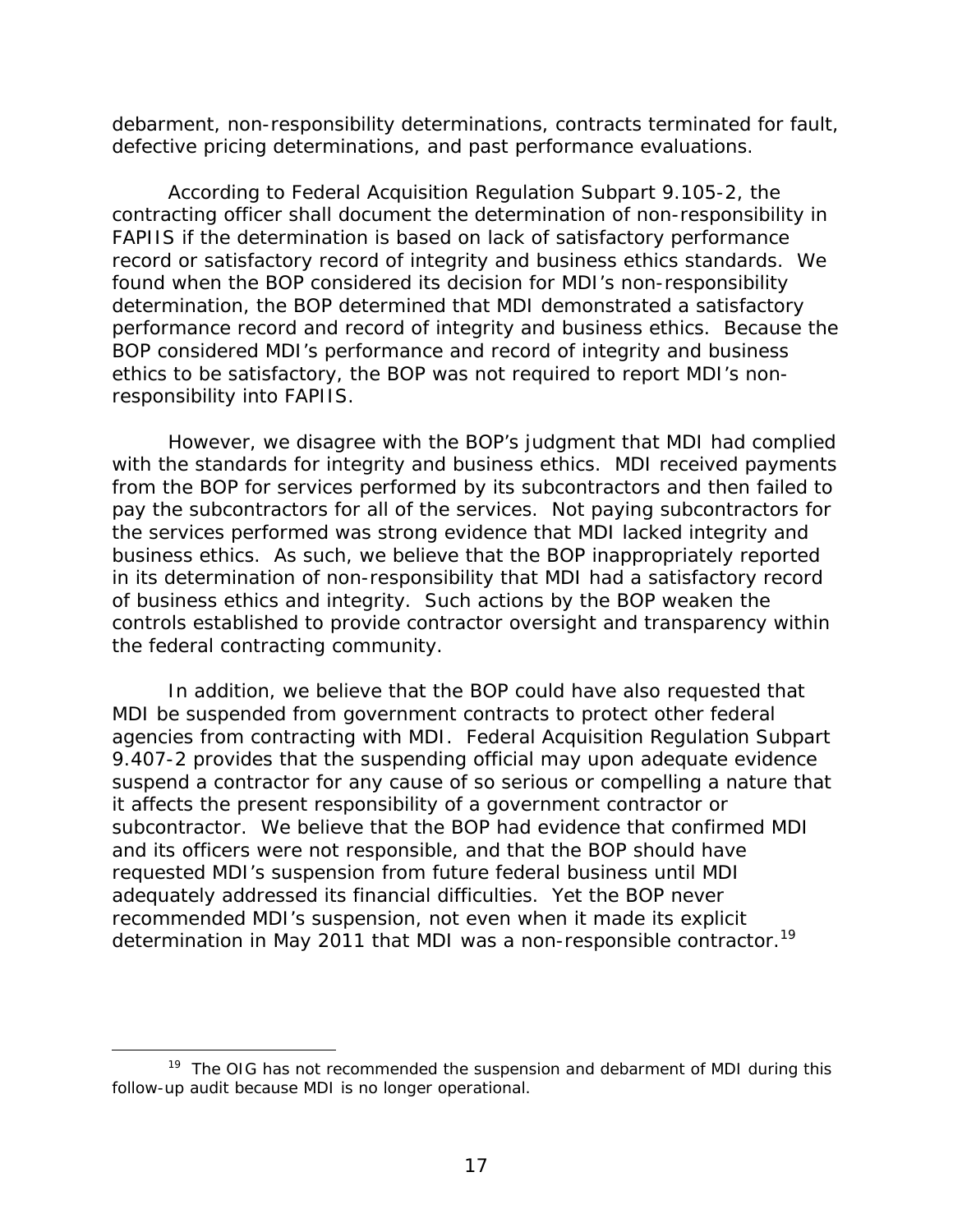#### <span id="page-23-0"></span>*BOP's Actions to Minimize the Risk of Future Non-payment of Subcontractors*

To minimize the risk of future non-payment to subcontractors, we assessed whether the BOP has begun incorporating appropriate clauses into medical services contracts regarding prime contractor payment of subcontractors. To do so, we reviewed six contracts awarded between June and August 2012 to four contractors for the comprehensive medical services at FCC Butner. These six contracts replaced the MDI contract. Our review found that the BOP did not incorporate any clauses into the contracts to make prime contractors responsible for non-payments to its subcontractors.

We discussed this issue with FCC Butner officials and they agreed such clauses incorporated into the contract would help the BOP take action when a prime contractor fails to pay its subcontractors. However, the BOP officials stated that no such subcontractor payment clauses exist in the Federal Acquisition Regulation for commercial-item type contracts, such as the contract awarded for FCC Butner. The BOP officials also stated that adding such a clause to the contracts would require requesting that the Federal Acquisition Regulation Council make changes to the Federal Acquisition Regulation.

In our judgment, it would be appropriate for BOP to explore all alternatives available to ensure that subcontractors who appropriately provide services receive payment. This effort should specifically address circumstances where a subcontractor is compelled by either medical ethics or law to provide medical services even when the subcontractor reasonably believes it will not receive payment from a BOP contractor. For example, the BOP could ask the Acquisition Regulation Council to add language to the FAR to address this problem.

#### **Conclusion**

 $\overline{a}$ 

The BOP took corrective actions to implement the recommendations we made in our 2007 audit, but did not ensure that those corrective actions were fully implemented. Consequently, the BOP's corrective actions were not fully effective in improving the deficiencies reported in the initial audit. In August 2013, the BOP provided documentation we deemed sufficient to remedy the remainder of the questioned costs identified during the OIG's 2007 audit and we closed the recommendation.<sup>20</sup> However, in this follow-up

 $20$  Actual unsupported costs identified in the 2007 audit were \$1,514,981. The BOP provided documentation to support \$219,520 and recovered the remaining \$1,295,461 by withholding payment for invoices owed to MDI.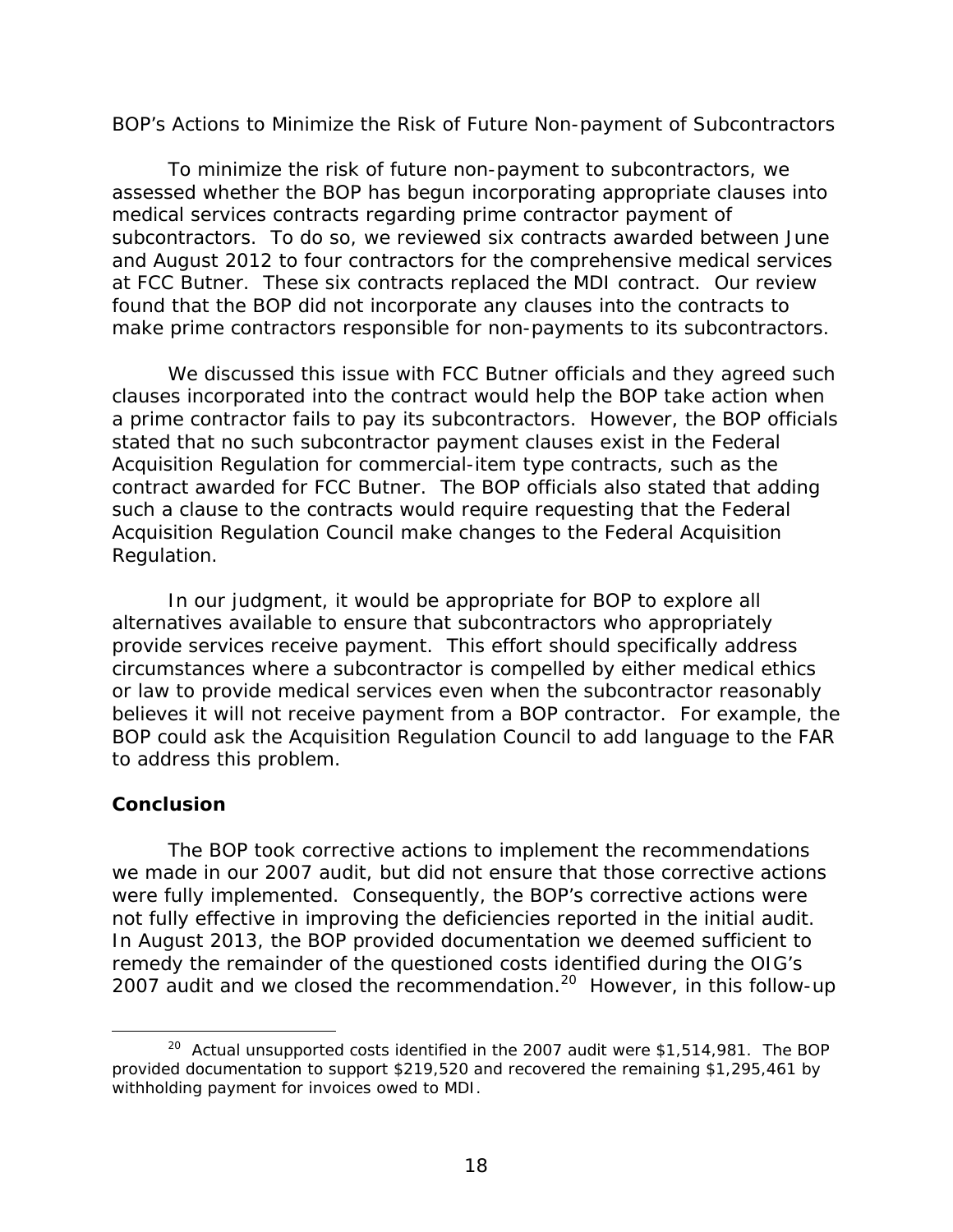<span id="page-24-0"></span>audit, we identified an additional \$140,819 for hours of services paid to MDI without proper support. We also found that the BOP did not take prompt action to protect the BOP and other federal agencies from MDI's failure to pay its subcontractors. As a result, we make seven recommendations to improve the BOP's contract management practices.

### **Recommendations**

We recommend that the BOP:

- $1<sub>1</sub>$ Ensure that all contracted on-site providers use the time clock to record their time of arrival and departure.
- $2<sub>1</sub>$ Ensure that contract administration staff are adequately trained to monitor contractors to ensure they comply with their subcontracting plans.
- $3.$ Obtain clarification about and promulgate any necessary training and guidance with respect to the application of Federal Acquisition Regulation Subpart 9.103 and contractor non-responsibility determinations in the context of exercising a contract option year.
- $\overline{4}$ . Establish procedures to ensure that all BOP procurement personnel are promptly informed of determinations of non-responsibility made at other BOP institutions and are instructed not to award any new work to the non-responsible contractor unless the circumstances causing the non-responsibility have been corrected.
- $5<sub>1</sub>$ 5.Ensure that contract administration staff are adequately trained to emphasize the requirements of reporting determinations of non-responsibility to the Federal Awardee Performance and Integrity Information System in accordance with FAR Subpart 9.105-2.
- $6.$ Ensure that contract administration staff are adequately trained to promulgate the federal regulation and BOP policy for recommending contractors for suspension and debarment.
- $7<sub>1</sub>$ 7.Consider incorporating into all medical services contracts appropriate language defining the consequences for the prime contractor if subcontractors who appropriately provide services do not receive payments to which they are entitled.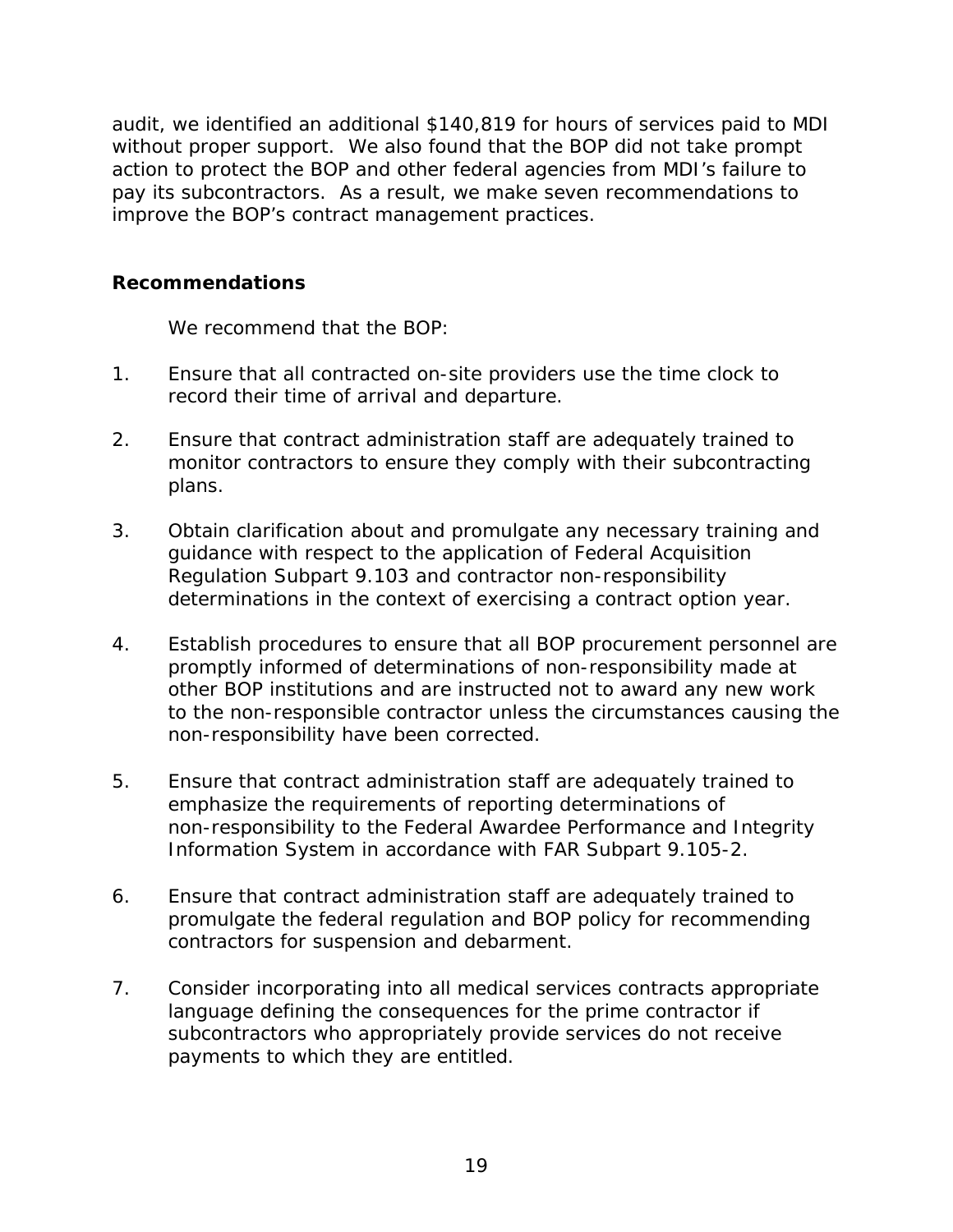### **STATEMENT ON INTERNAL CONTROLS**

<span id="page-25-0"></span>As required by the *Government Auditing Standards*, we tested, as appropriate, internal controls significant within the context of our audit objectives. A deficiency in an internal control exists when the design or operation of a control does not allow management or employees, in the normal course of performing their assigned functions, to timely prevent or detect: (1) impairments to the effectiveness and efficiency of operations, (2) misstatements in financial or performance information, or (3) violations of laws and regulations. Our evaluation of the BOP's internal controls was not made for the purpose of providing assurance on its internal control structure as a whole. BOP management is responsible for the establishment and maintenance of internal controls.

Through our audit testing, we did not identify deficiencies in the BOP's internal controls that were significant within the context of the audit objectives and that, based upon the audit work performed, we believe would adversely affect BOP's ability to effectively and efficiently operate, to correctly state financial information, and to ensure compliance with laws and regulations.

Because we are not expressing an opinion on the BOP's internal control structure as a whole, this statement is intended solely for the information and use of the BOP. This restriction is not intended to limit the distribution of this report, which is a matter of public record.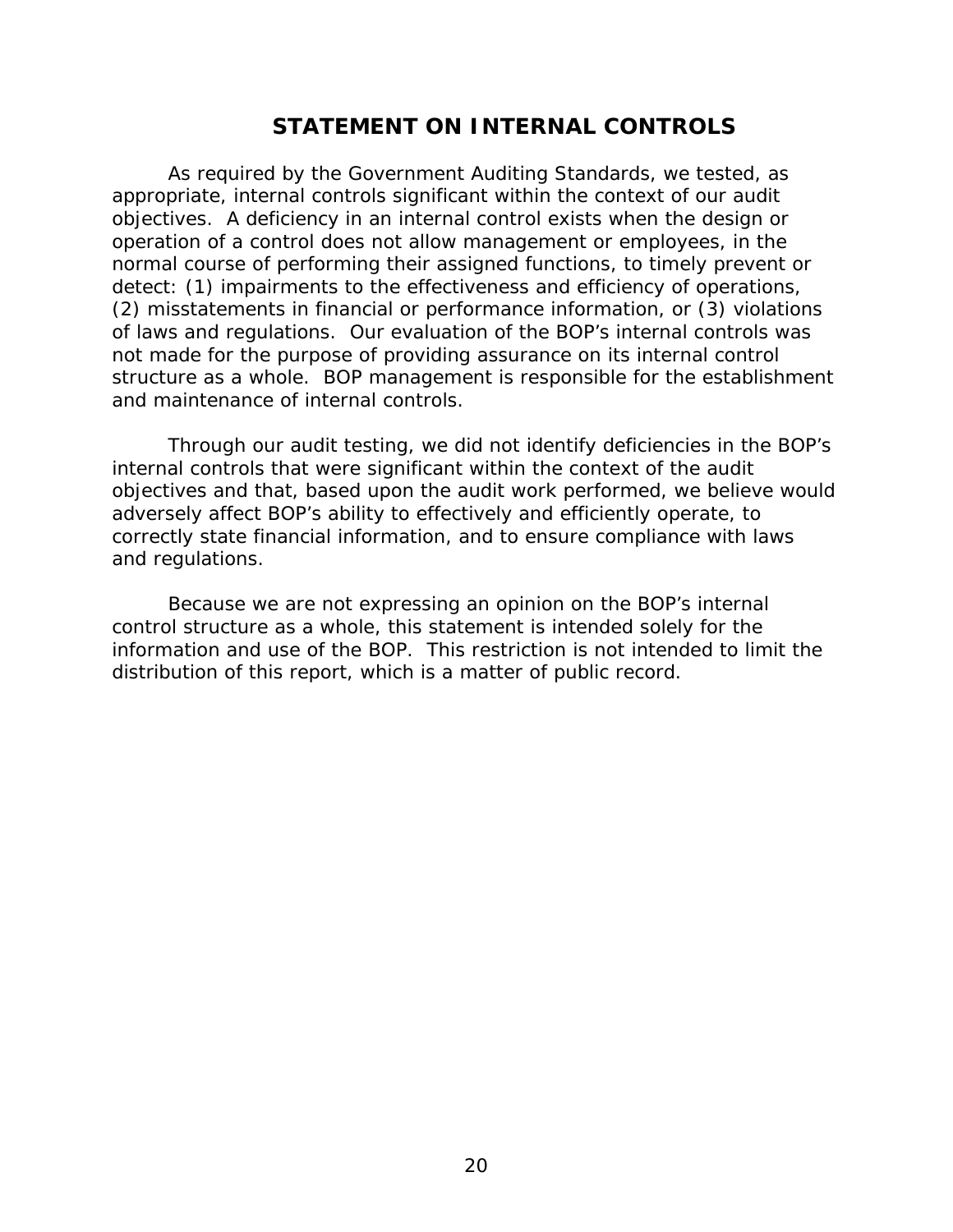### **STATEMENT ON COMPLIANCE WITH LAWS AND REGULATIONS**

<span id="page-26-0"></span>As required by the *Government Auditing Standards* we tested, as appropriate given our audit scope and objectives, selected transactions, records, procedures, and practices, to obtain reasonable assurance that BOP's management complied with federal laws and regulations, for which noncompliance, in our judgment, could have a material effect on the results of our audit. BOP's management is responsible for ensuring compliance with applicable federal laws and regulations. In planning our audit, we identified the following laws and regulations that concerned the operations of the auditee and that were significant within the context of the audit objectives:

• Federal Acquisition Regulation

Our audit included examining, on a test basis, BOP's compliance with the aforementioned regulation that could have a material effect on BOP's operations, through interviews with BOP personnel, and analyzing documents provided by BOP. Other than the issues specifically noted in this report, no other matters came to our attention that caused us to believe that the BOP was not in compliance with the aforementioned regulation.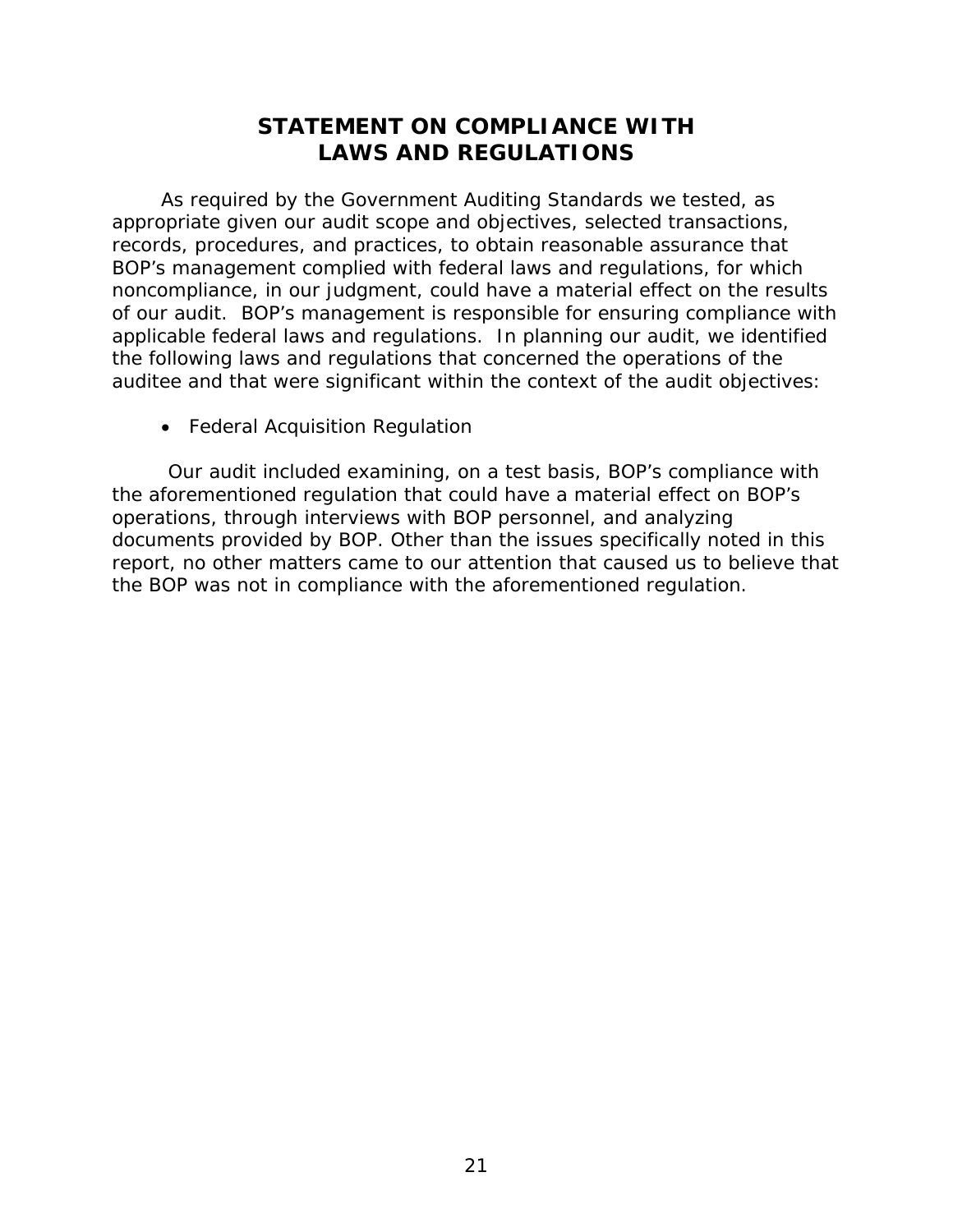### **APPENDIX I**

### **OBJECTIVES, SCOPE, AND METHODOLOGY**

<span id="page-27-0"></span>The objectives of our audit were to: (1) determine if the BOP took appropriate actions to implement the recommendations from our 2007 audit, (2) determine if the corrective actions implemented improved the BOP's oversight of the contract and MDI's compliance with the terms and conditions of the contract, and (3) evaluate MDI's practices for managing billings from and payments to its subcontractors.

We conducted our performance audit in accordance with Government Auditing Standards and included such tests as were considered necessary to accomplish our objectives. Our audit concentrated on the inception of the contract on April 18, 2007, through December 31, 2012.

To determine the status of the BOP's implementation of the 2007 audit recommendations, we performed audit work at FCC Butner, where we interviewed key officials including the BOP Medical Director, the Supervisor Contracting Specialist, the Business Administrator, finance staff, a contract representative that reviewed medical claims for FCC Butner, and the Contracting Officer's Technical Representatives. We reviewed supporting documentation for the corrective actions implemented by the BOP. We also verified the corrective actions to the BOP's contract administration practices.

 processes. However, we did not test the reliability of the financial To determine if the corrective actions implemented improved the BOP's oversight of the contract and MDI's compliance with the terms and conditions of the contract, we selected a judgmental sample of billings from MDI and performed analyses of billings from and payment to MDI. This nonstatistical sample design does not allow for projection of the test results to the universe from which the sample was selected. We obtained an understanding of the contract requirements and contractor's controls and management system as a whole. We determined that the contractor's records were sufficiently reliable to meet the objectives of this audit.

To evaluate MDI's practices for managing billings from and payments to its subcontractors, we interviewed contract administration staff, Field Acquisition Office staff, personnel from the BOP's Headquarters, officials from MDI, and personnel from the MDI's primary subcontractor, DUHS. We also reviewed documentation related to MDI's billing and payment practices.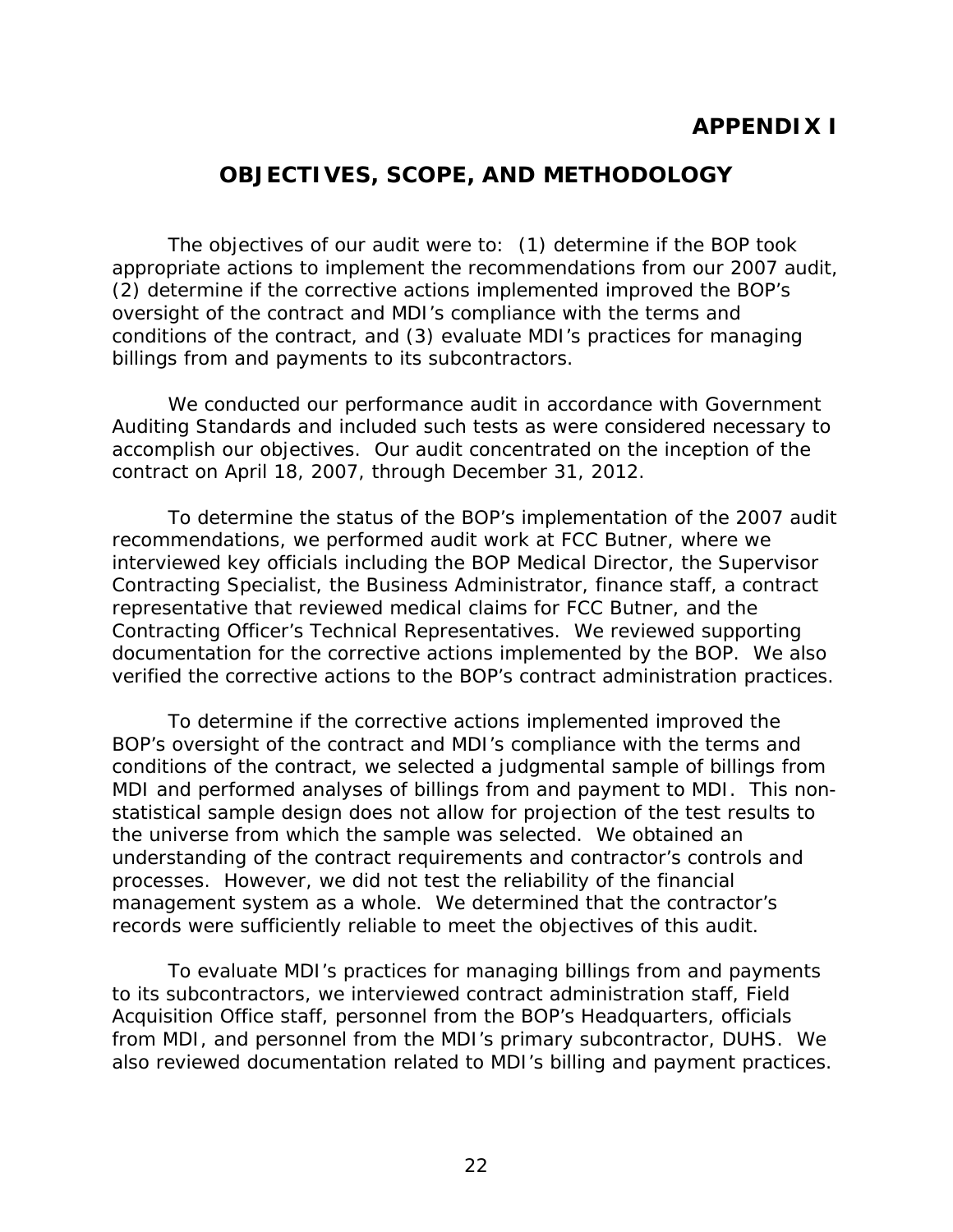### **APPENDIX II**

### <span id="page-28-0"></span>**THE BUREAU OF PRISON'S RESPONSE TO THE DRAFT REPORT**

|                       | Federal Bureau of Prisons                                                                                                                                                                                                                 |  |
|-----------------------|-------------------------------------------------------------------------------------------------------------------------------------------------------------------------------------------------------------------------------------------|--|
| Office of the Direone | Washington, DC 20534                                                                                                                                                                                                                      |  |
|                       | September 23, 2013                                                                                                                                                                                                                        |  |
|                       | MEMORANDUM FOR RAYMOND J. BEAUDET<br>ASSISTANT INSPECTOR GENERAL<br>FOR AUDIT<br>OFFICE OF THE INSPECTOR GENERAL                                                                                                                          |  |
| FROM:                 | Char.<br>S E. Samuels, Jr.<br>Director<br>Federal Bureau of Prisons                                                                                                                                                                       |  |
| SUBJECT:              | Response to the Office of Inspector General's (OIG)<br>DRAFT Report: Follow-up Audit of Medical<br>Development International's Performance Under the<br>Federal Correctional Complex Medical Services<br>Contract, Butner, North Carolina |  |
|                       | The Bureau of Prisons (BOP) appreciates the opportunity to respond                                                                                                                                                                        |  |

BOP's Response: The Bureau agrees with this recommendation. As of Monday, July 22, 2013, all FCC Butner contract staff were issued a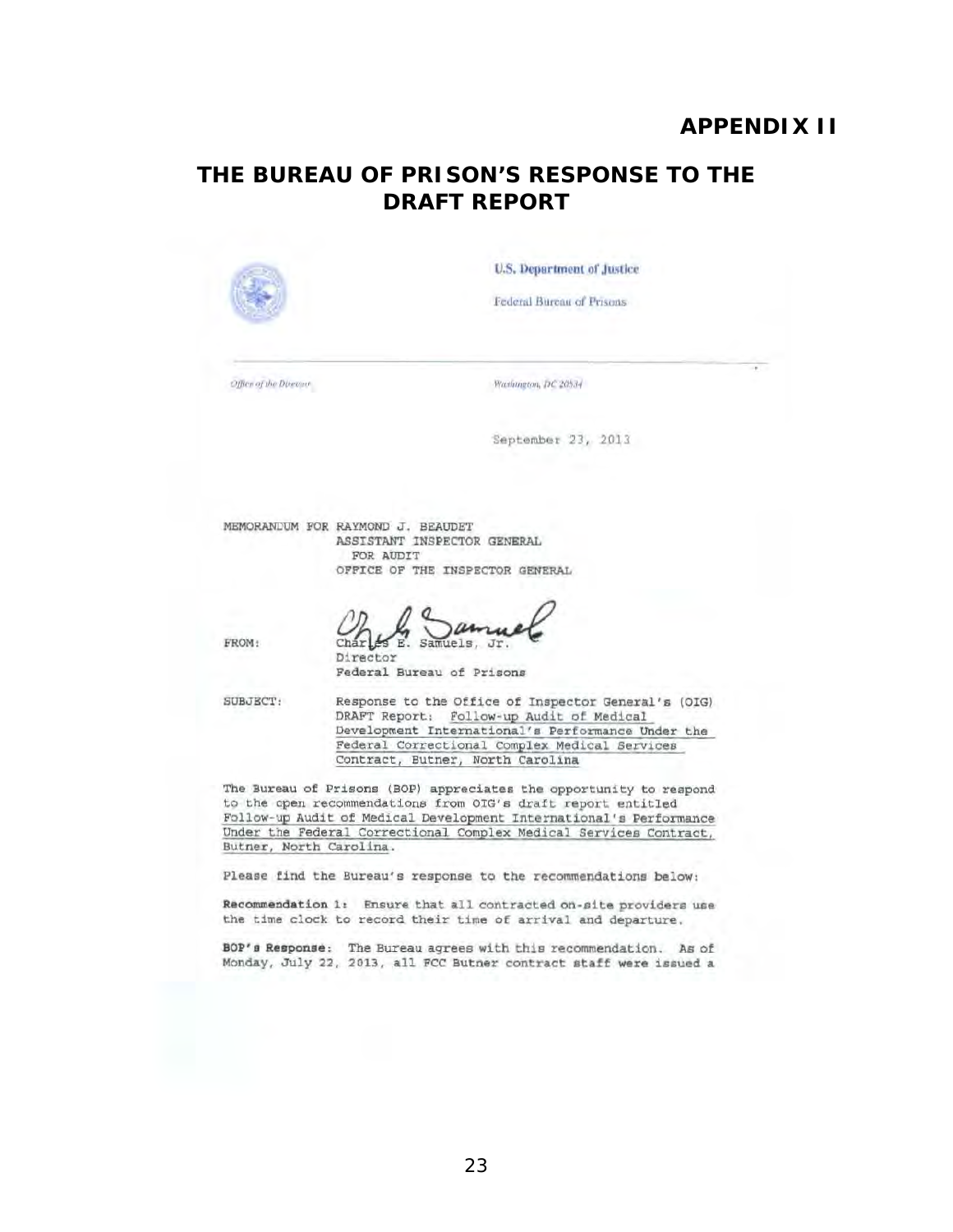key fob which is utilized in conjunction with the current Facility Command System. This system automatically logs the contract staff in and out of the control center's sallyport. The Health Services Assistants generate bi-weekly reports to be placed with each contract staff time sheet. When a discrepancy is noted between reports generated from the Facility Command System and the contract staff's time sheet, the Health Services Assistants contact the contractor for correction. Attachment #1 contains various reporte printed from the Facility Command System. Having completed the required action, we request this recommendation be closed.

Recommendation 2: Ensure that contract administration staff are adequately trained to monitor contractors to eneure they comply with their subcontracting plans.

BOP's Response: The Bureau agrees with this recommendation. A training session will be provided to the FCC Butner contracting staff regarding the FAR requirements for assessing, documenting, and if necessary, remedying a contractor's efforts with regard to subcontracting achievemente. This training session will be provided by staff from the Procurement Executive'e Office and the Field Acquisition Office and will be completed by November 1, 2013.

Recommendation 3: Obtain Clarification about and promulgate any necessary training and guidance with respect to the application of Federal Acquisition Regulation Subpart 9.103 and contractor non-responsibility determinations in the context of exercising a contract option year.

BOP's Response: The Bureau agrees with this recommendation. While FAR 17.207 (c) does not specifically require a determination of responsibility prior to exercising an option, we agree that it is a prudent exercise of discretion to initiate such a review in addition to the FAR requirements where known problems with an incumbent contractor exist. The Bureau will address this topic with contracting staff at a nationwide training session to be held in FY-2014 . We anticipate this action will be completed by July 1, 2014.

Recommendation 4: Establish procedures to ensure that all BOP procurement personnel are promptly informed of determinations of non-responsibility made at other BOP institutions and are instructed not to award any new work to the non-responsible contractor unless the circumstances causing the non-responsibility have been corrected. ,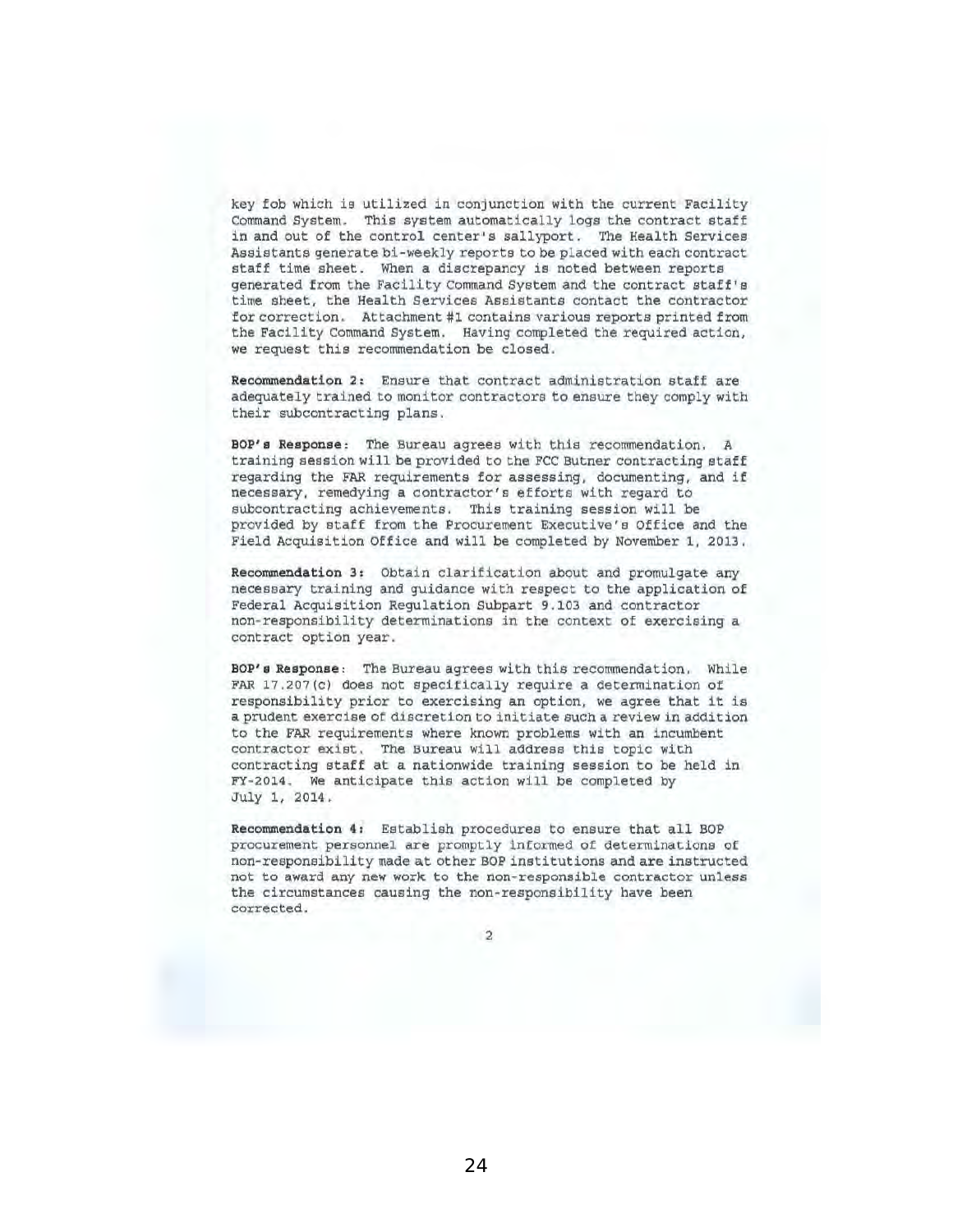BOP's Response: The Bureau agrees with this recommendation, and will establish procedures to improve communication regarding non-responsible contractors and to set forth guidance when contracting staff must consider award to contractors who have previously been found to be non-responsible. These procedures will be finalized by February 1, 2014.

Recommendation 5: Ensure that contract administration staff are adequately trained to emphasize the requirements of reporting determinations of non-responsibility to the Federal Awardee Performance and Integrity Information System in accordance with FAR Subpart 9.105-2.

BOP's Response: The Bureau agrees with this recommendation. The Bureau will addrese this topic with contracting staff at a nationwide training seseion to be held in FY-2014. We anticipate this action will be completed by July 1, 2014.

Recommendation 6: Ensure that contract administration staff are adequately trained to promulgate the federal regulation and BOP policy for recommending contractors for suspension and debarment.

BOP's Response: The Bureau agrees with this recommendation. The Bureau will address this topic with contracting staff at a nationwide training session to bs held in FY·2014. We anticipate this action will be completed by July 1, 2014.

Recommendation 7: Consider incorporating into all medical services contracts appropriate language defining the consequences for the prime contractor if subcontractors who appropriately provide services do not receive payments to which they are entitled,

BOP's Response: The Bureau agrees to implement this recommendation. Strategies to enforce a prime contractor's payment to subcontractors will be outlined and submitted for a formal legal review by the Bureau's Office of General Counsel. Once legally-viable strategies have been identified, an appropriate course of action will be defined and implemented, We anticipate corrective action will be completed by Apri: 1, 2014.

If you have any questions regarding this response, please contact Sara M. Revell, Assistant Director, Program Review Division, at (202) 353-2302,

3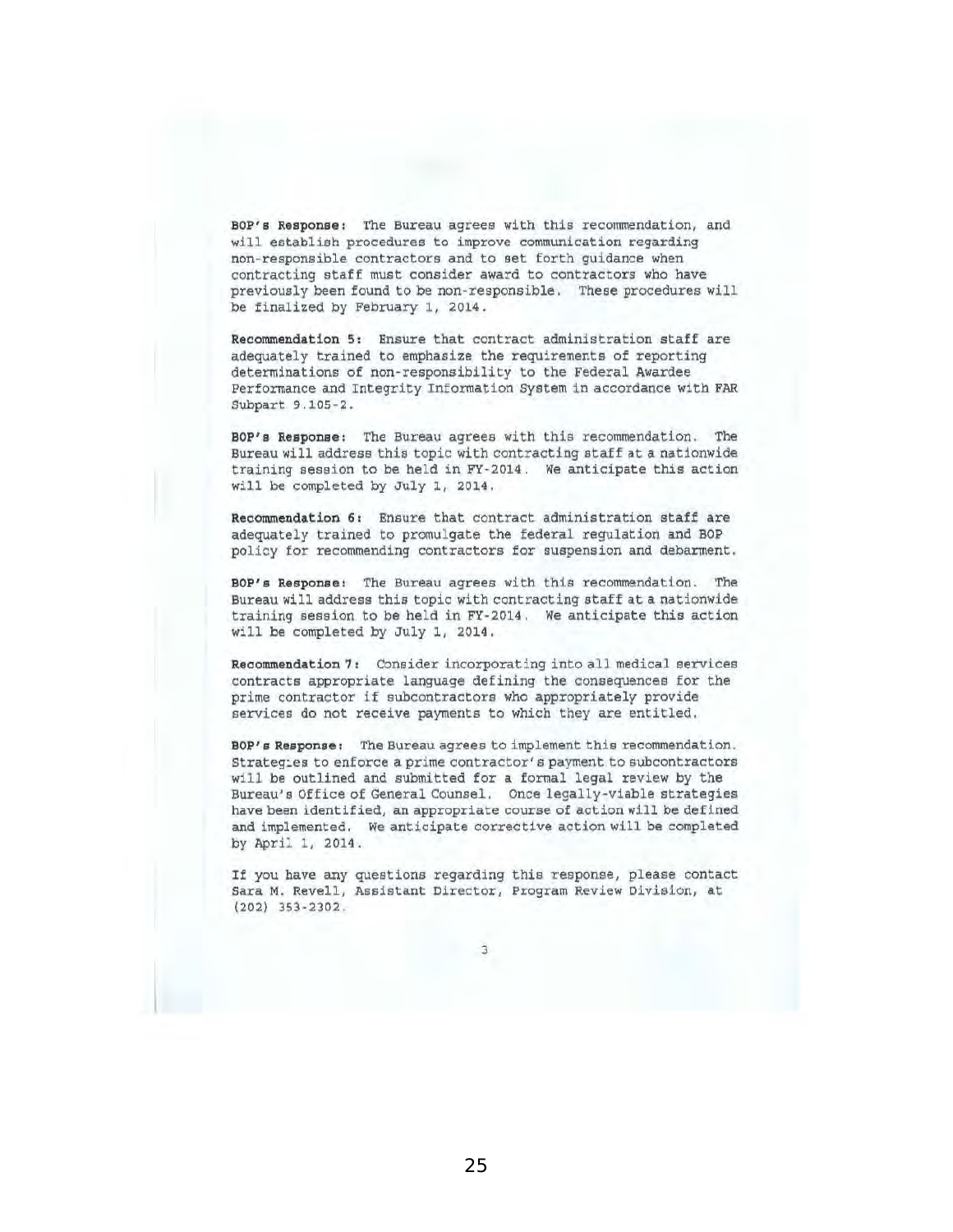### <span id="page-31-0"></span>**MEDICAL DEVELOPMENT INTERNATIONAL'S RESPONSE TO THE DRAFT REPORT**

<sup>~</sup>Bilzin Sumberg " ,

Jeffrey I, Snyder T ... 305-375-6148 Fax 305-351-2241 jsnyder@bilzin.com

October 30, 2013

Via U.S. Mail and Email: Larry.E.Napp@usdoj.gov

U.S. Department of Justice Office of the Inspector General Atlanta Regional Audit Office 75 Spring Street, Suite 1130 Atlanta, Georgia 30303 ATTN: Larry Napp, Acting Regional Audit Manager

#### Re: Follow-up Audit of Medical Development International's Performance Under the FCC Butner Medical Services Contract

Dear Mr. Napp:

My firm represents Ronald Winters in his capacity as Receiver for Medical Development International Ltd., Inc. and its affiliates ("MDI") pursuant to the order of the Delaware Court of Chancery. Enclosed, for your reference, is a copy of the order appointing Mr. Winters as Receiver for MDI.

The purpose of this letter is to respond to the draft report on the Follow-up Audit of MDI's Performance Under the Federal Correctional Complex Butner Medical Services Contract, Butner, North Carolina (the "Draft Report"), which was provided to the Receiver on September 26, 2013 and to provide the result of the sensitivity review requested by the Office of the Inspector General ("OIG.")

Mr. Winters was appointed as Receiver for MDI as of September 10, 2012. As the Draft Report relates to an initial 5-year contract and successor contract that ended on July 17, 2012, substantially all of the events described in the Draft Report occurred prior to the commencement of the receivership for MDI and the Receiver's appointment. Accordingly, because the Receiver lacks personal knowledge of events that may have occurred prior to his appointment, the Receiver is not in a position to evaluate the accuracy or substance of the Draft Report with respect to such events. The Receiver's failure to dispute the accuracy of the depiction of events set fonh in the Draft Report does not signify agreement by the Receiver or by MOl with the contents 01 the Report.

The Draft Report does, however, address certain events that occurred during the MDI receivership, to which the Receiver provides the following clarifications:

BILZIN SUMBERG BAENA PRICE & AXELROD LLP 81LZIN SUMBERG BAENA PRICE & AXELROD LLP<br>1450 Brickell Avenue, 23rd Floor, Miami, FL 33131-3456. Fc 305.374.7580 F3=305.374.7593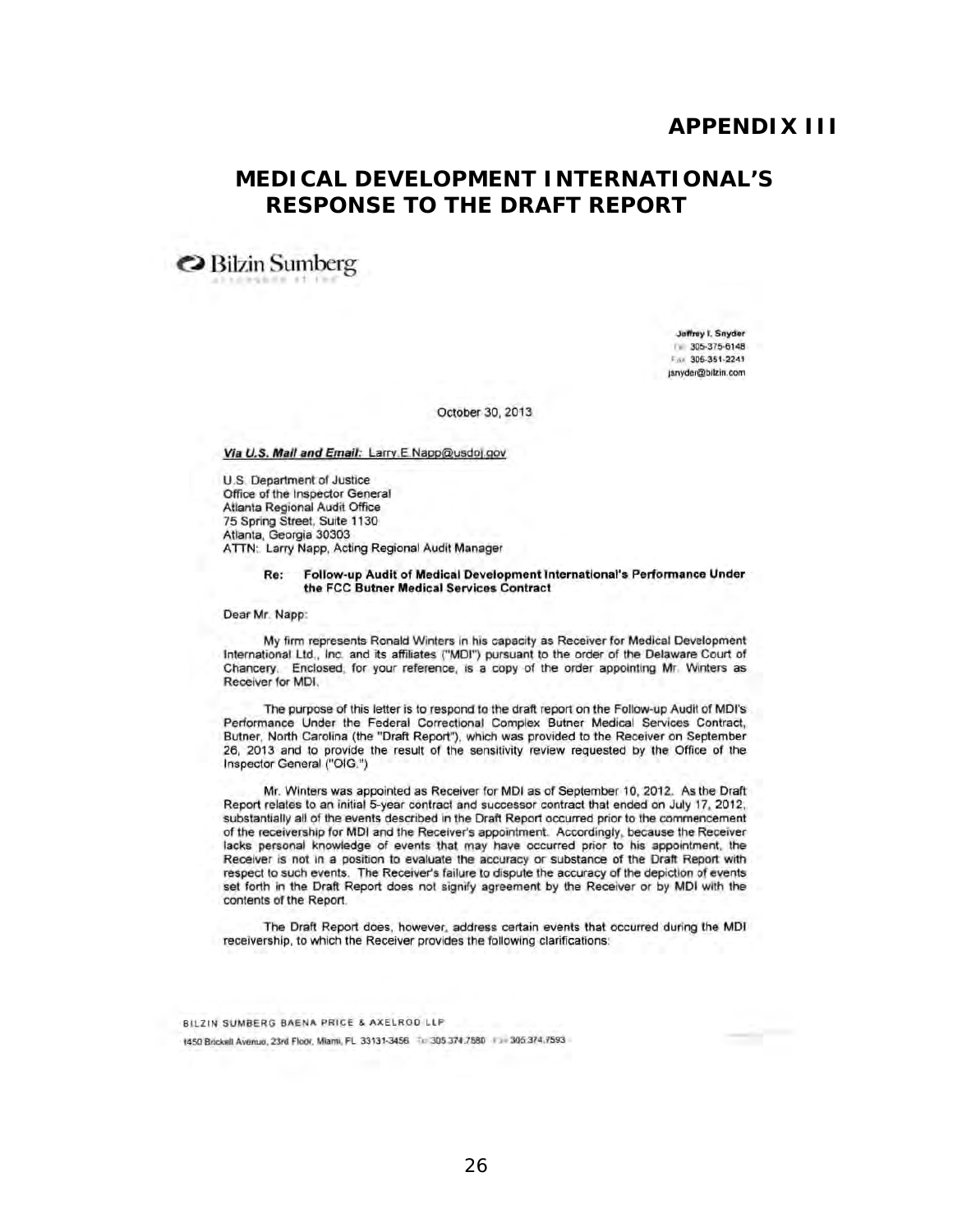U.S. Department of Justice Office of the Inspector General Page 2

- 1. In two consecutive sentences on page 13, the Draft Report indicates that certain information was provided to OIG by "MDI's legal counsel." To the extent that this or any other portion of the Draft Report refers to inlormation provided to OIG by this law firm, ptease be advised that we are not counsel to MOl, but rather are counsel to Mr. Winters in his capacity as Receiver for MDI.
- 2. In at least three instances in the Draft Report (pp. ii-iii and twice on p. 13,) the Draft Report indicates that MOl agreed to pay DUHS \$13,916,622. In fact, the Receiver settled MDI's billing dispute with DUHS by, among other things, agreeing to entry of a judgment in favor of DUHS in the amount of \$13,916,622. Although the Receiver, on behalf of MDI, consented to entry of judgment in the foregoing amount, MDI did not agree to pay DUHS and, at the time that the settlement was entered into, the Receiver advised DUHS that it was unlikely that there would be sufficient funds available for a distribution from the receivership to unsecured creditors of MDI, including DUHS.
- 3. At p. 13, the Draft Report indicates that, "in September 2012, a judge ruled in favor of Wells Fargo and appointed a Receiver to perform any and all acts necessary for the proper and lawful conduct of MDI's affairs." Although it is correct that a Vice-Chancellor of the Delaware Chancery Court did enter judgment in favor of Wells Fargo and appointed the Receiver in accordance with the enclosed order, this occurred as part of a settlement agreement between MDI and Wells Fargo that included among its provisions MDI's consent to the appointment of the Receiver.

Finally, as set forth in the enclosed order, the Receiver has been appointed to wind down and liquidate MOt As MOl no longer has ongoing business operations, no information contained in the Draft Report is sensitive such that ils public dissemination would "impair the operations" of MDI. Accordingly, enclosed please find the "Record of Sensitivity Review" reflecting this conclusion.

Please do not hesitate to contact me should you have any questions or concerns regarding this response.

Very truly yours JIS:la **Zemey L**onyder

Enclosures

cc: Sean M. Relay, OIG (Sean.M.Relay@usdoj.gov) Barbara R. Williams, OIG (Barbara.R.Williams@usdoj.gov) Gerardo Cartagena, OIG (Gerardo.Cartegena@usdoj.gov) Ronald Winters, Court-Appointed Receiver (rwinters@alvarezandmarsal.com) Scott L. Baena, Esq. (sbaena@bilzin.com)

MIAMI 3909943 2 80105/41537



BILZIN SUMBERG BAENA PRICE & AXELROD LLP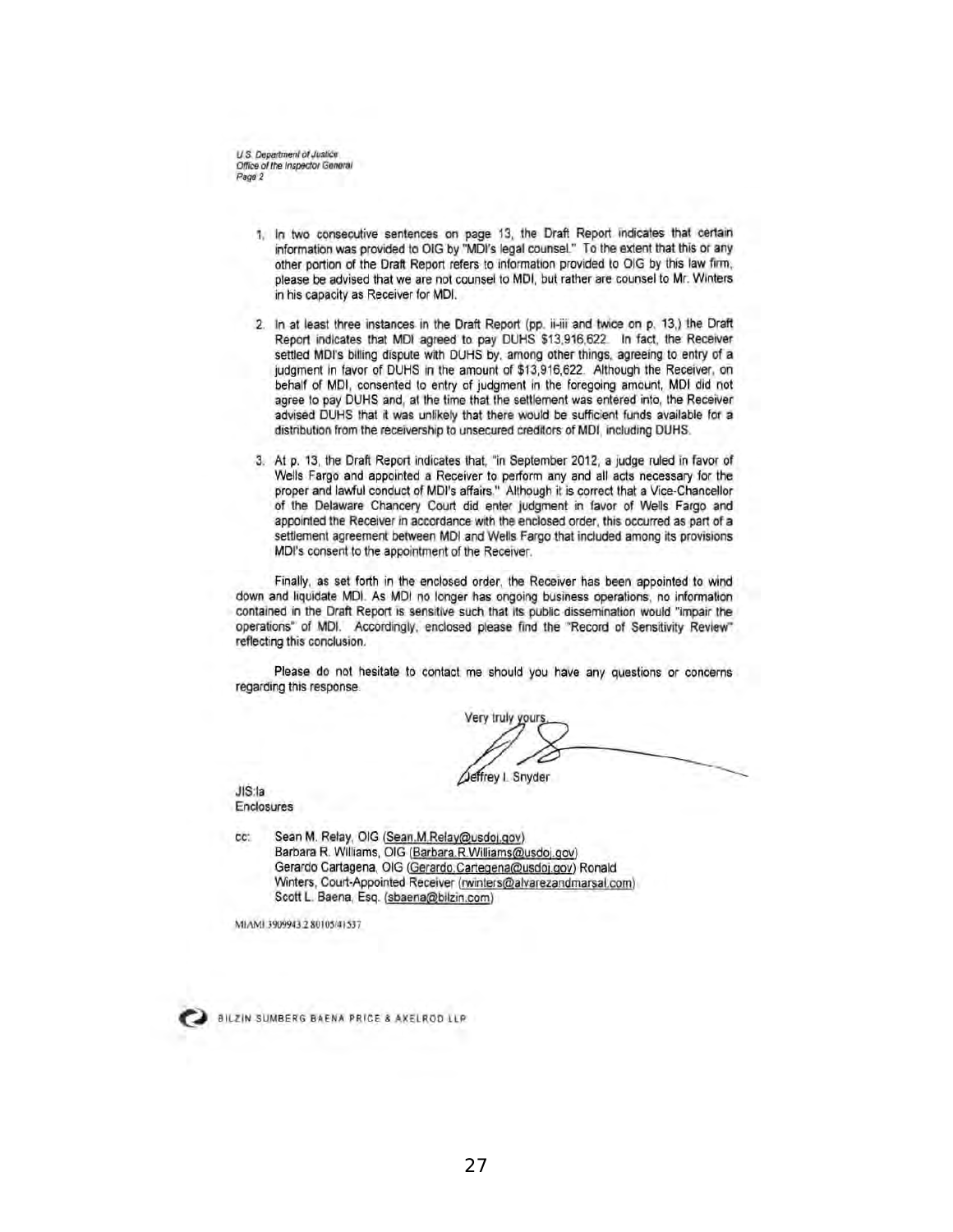#### **APPENDIX IV**

### <span id="page-33-0"></span>**DUKE UNIVERSITY HEALTH SYSTEM'S RESPONSE TO THE DRAFT REPORT**

Response of Duke University Health System, Inc. to Draft Audit Report of the United States Department of Justice, Office of the Inspector General - Audit Division Entitled "Follow-Up Aud it of Medical Development International's Performance Under the Federal Correctional Complex Butner Medical Services Contract, Butner, North Carolina"

Thank you for your communication of September 26, 2013 transmitting the draft audit report of the Office of the Inspector General relating to the administration of medical contracts awarded by the Federal Bureau of Prisons ("BOP") to Medical Development International ("MDI") at the Federal Correctional Complex in Butner, North Carolina. Duke University Health System, Inc. ("DUHS") appreciates the opportunity to review and comment on the draft report.

DUHS's principal interest relates to the section of the draft report entitled "MDI's Practices for Managing Billings and Payments to its Subcontractors and the BOP's Actions to Address Deficiencies in MDI's Practices." Circumstances described in that section of the draft report relating to the BOP's actions and failures to act with regard to MDI speak for themselves, were not previously known to DUHS, and require no further comment from DUHS in the context of this audit.

DUHS does feel that certain technical descriptions of DUHS's position as a judgment creditor of MDI should be clarified. First, at the top of page iii in the Executive Summary it is stated that DUHS and MDI settled their dispute (which had taken the form of arbitration proceedings instituted by DUHS) "with MDI agreeing to pay DUHS \$13,916,622." It is more accurate to state that the settlement resulted in "MOl confessing liability to OUHS" in the noted amount. Similarly, in the first full paragraph on page 13, the last sentence would more accurately describe the settlement if it is revised by replacing the phrase "MOl would pay DUHS" with the phrase "MOl confessed liability to DUHS in the amount 01...." Finally, footnote 2 at the bottom of page iii of the Executive Summary states that DUHS "is concerned that it may not receive any monies" from the settlement with MDI. It would be more accurate to state that DUHS "does not expect to" receive any proceeds from the settlement, as the Receiver appointed for the purpose of liquidating MDI's assets has indicated to DUHS that recovery of any money by a creditor in DUHS's position is extremely remote.

Thank you once again for the opportunity to comment. Please contact Mark Gustafson, Health System Counsel, at (919) 684-3955 if you have questions about these comments or require additional information.

Submitted by: Mark Gustafson Health System Counsel

Duke University Health System, Inc.

Date: October 3, 2013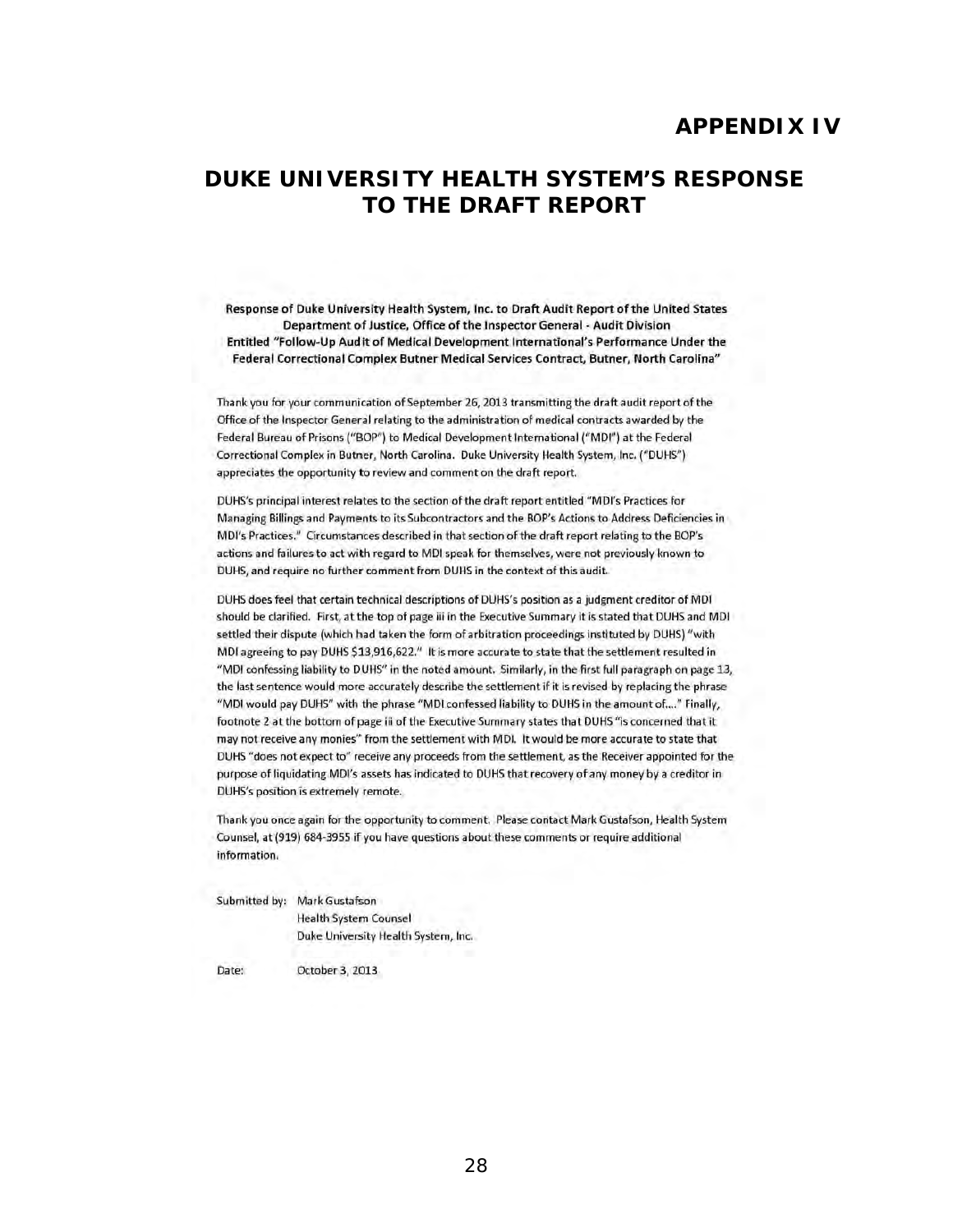### <span id="page-34-0"></span>**OFFICE OF THE INSPECTOR GENERAL ANALYSIS AND SUMMARY OF ACTIONS NECESSARY TO CLOSE THE REPORT**

minor technical edits where appropriate in the body of this final report. $^{21}$ The OIG provided a draft of this audit report to the Federal Bureau of Prisons (BOP), the court appointed Receiver for Medical Development International (MDI), and Duke University Health Systems (DUHS). The BOP's response is incorporated in Appendix II. MDI's response is incorporated in Appendix III. DUHS' response is incorporated in Appendix IV. Based on comments provided by the BOP, MDI, and DUHS, we made The following provides the OIG analysis of the respective responses and summary of BOP actions necessary to close the report.

#### **Recommendation Number:**

- 1. **Closed.** We recommended that the BOP ensure that all contracted onsite providers use the time clock to record their time of arrival and departure. In its response to the draft report, the BOP concurred with this recommendation and explained that it had provided contract staff with wireless "key fob" devices that electronically track arrival and departure times from the facility. Along with its response, the BOP provided documentation showing the tracking system is operational. Therefore, this recommendation is closed.
- 2. **Resolved**. We recommended that the BOP ensure that contract administration staff are adequately trained to monitor contractors to ensure they comply with their subcontracting plans. The BOP concurred with this recommendation and stated that by November 1, 2013, it will provide training to FCC Butner contact administration staff on the Federal Acquisition Regulation (FAR) requirements for overseeing contractors to ensure they comply with their subcontracting plans.

 $21$  In its response to the Draft Report, DUHS indicated that it would be more accurate for the OIG to state in certain sections of the report that the settlement resulted in "MDI confessing liability to DUHS" in the noted amount. While we do not necessarily question the accuracy of DUHS' response on this point, we did not receive evidence during the audit that liability was indeed confessed by MDI. We only received evidence that an agreed upon judgment was entered in the amount noted in the report. Accordingly, this DUHS requested edit was not made to this final report.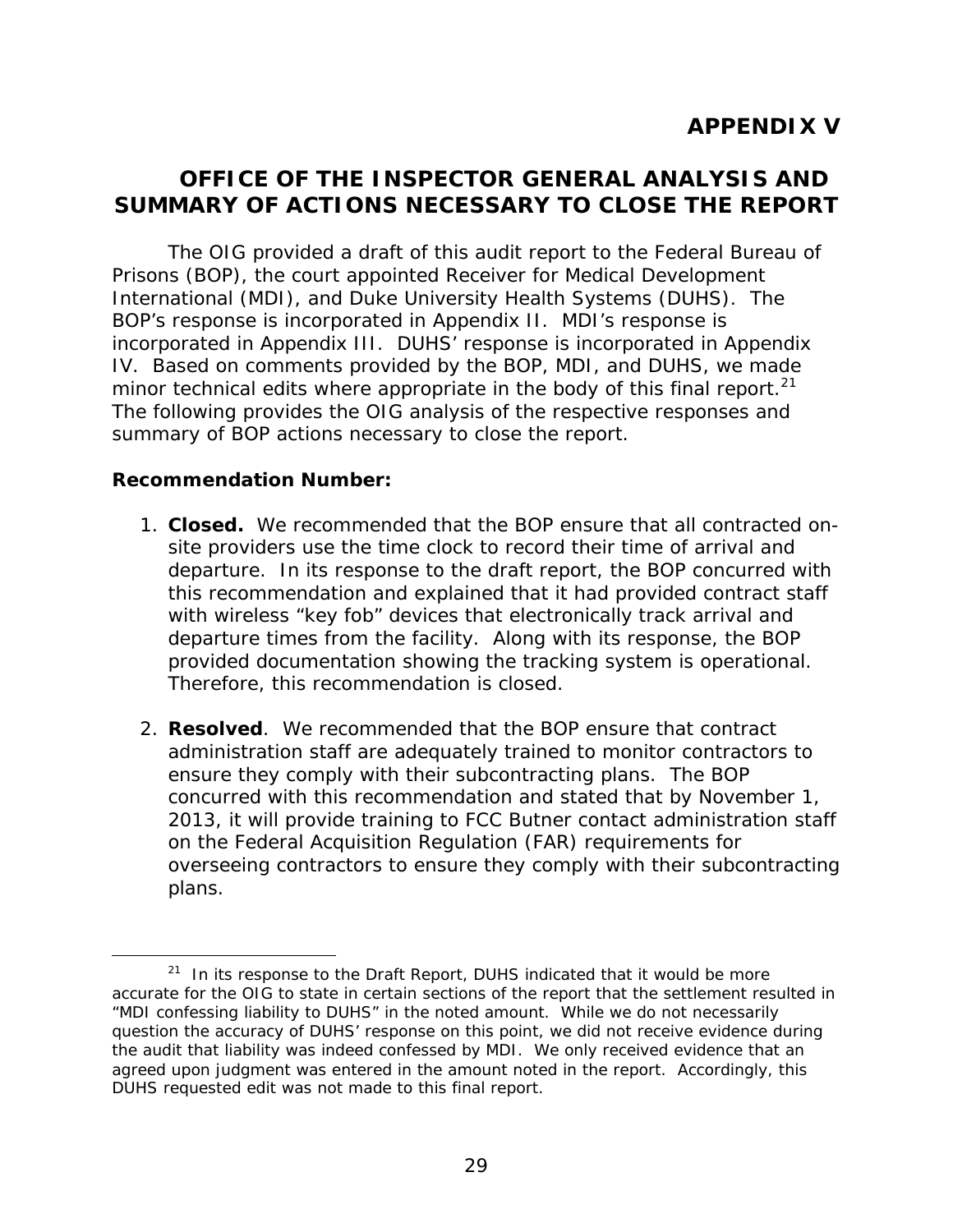This recommendation can be closed when we receive documentation showing the BOP provided the required training. The documentation for the training session should include the necessary Federal Acquisition Regulation requirements to ensure contracting staff are adequately trained to assess, document, and if necessary, remedy a contractor's efforts with regard to subcontracting achievements.

3. **Resolved.** We recommended that the BOP obtain clarification about and promulgate any necessary training and guidance with respect to the application of Federal Acquisition Regulation Subpart 9.103 and contractor non-responsibility determinations in the context of exercising a contract option year. The BOP concurred with this recommendation and stated that while the FAR 17.207(c) does not specifically require a determination of responsibility prior to exercising an option, it would be prudent for the BOP to do so when it is aware of problems with an incumbent contractor. The BOP stated that it would address this topic with contracting staff at a nationwide training event in fiscal year 2014 and complete corrective actions by July 1, 2014.

This recommendation can be closed when we receive documentation showing the BOP completed the corrective action by addressing the application of FAR Subpart 9.103 for contractor non-responsibility determination in the context of exercising a contract option year.

4. **Resolved.** We recommended that the BOP establish procedures to ensure that all BOP procurement personnel are promptly informed of determinations of non-responsibility made at other BOP institutions and are instructed not to award any new work to the non-responsibility contractor unless the circumstances causing the non-responsibility have been corrected. The BOP concurred with this recommendation and stated that it would establish procedures to improve communication regarding non-responsible contractors and to set forth guidance for awarding contracts to non-responsible contractors. The BOP plans to finalize these procedures by February 1, 2014.

This recommendation can be closed when we receive documentation showing the BOP has implemented procedures to improve communication about non-responsible contractors and guidance that addresses making awards to non-responsible contractors.

5. **Resolved.** We recommended that the BOP ensure contract staff are adequately trained to emphasize the requirements of reporting determinations of non-responsibility to the Federal Awardee Performance and Integrity Information System in accordance with